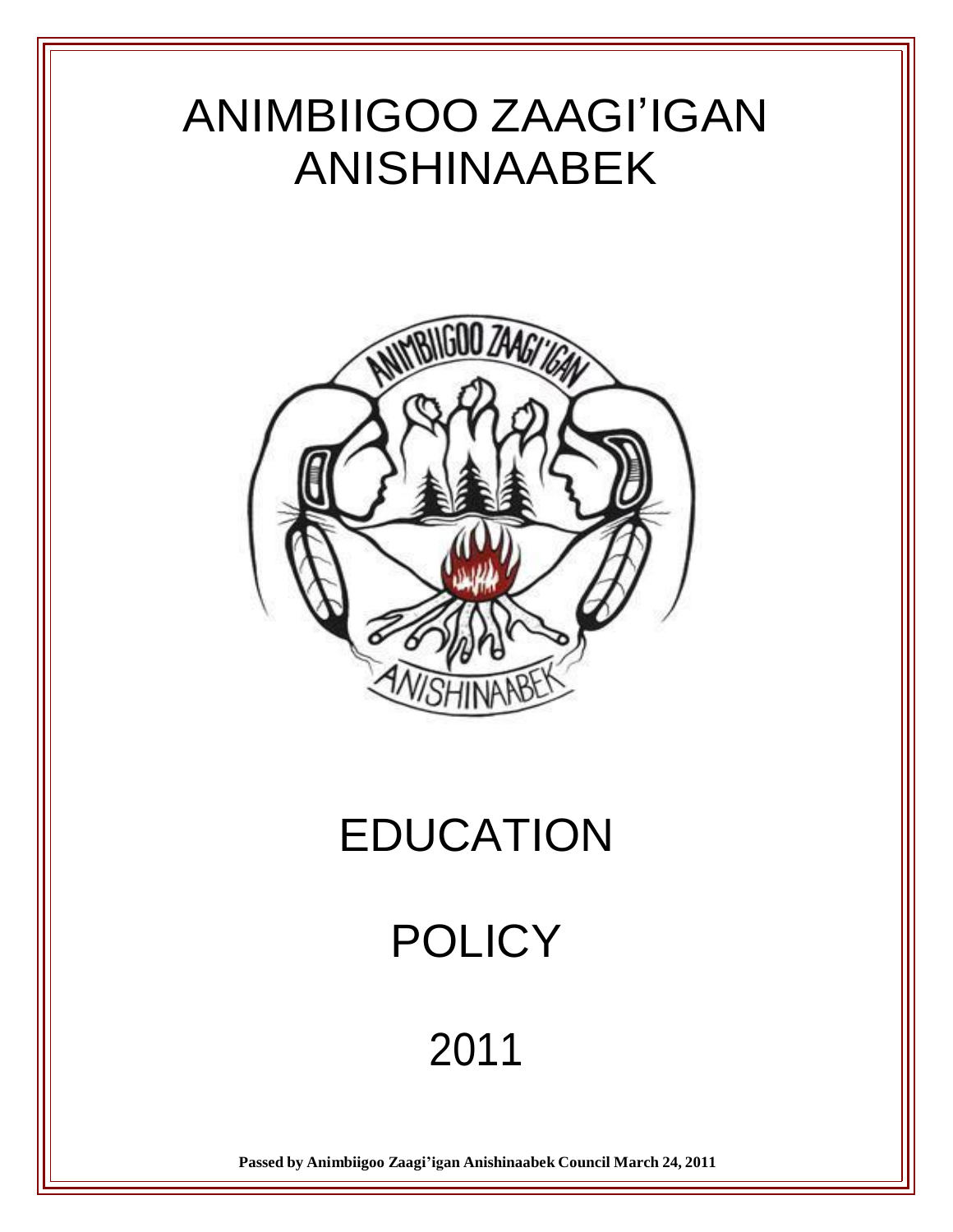#### **TABLE OF CONTENTS**

| INTRODUCTION                                                                         | $\boldsymbol{\beta}$ |
|--------------------------------------------------------------------------------------|----------------------|
|                                                                                      | $\overline{4}$       |
|                                                                                      |                      |
| 1. ELIGIBILITY 5                                                                     |                      |
|                                                                                      |                      |
|                                                                                      |                      |
| Receiving Applications 27                                                            |                      |
| Dates of Application Deadline experience and the state of Application Deadline       |                      |
| 4. COUNSELLOR-ROLES & RESPONSIBILITIES 8                                             |                      |
|                                                                                      | - 9                  |
| Levels of Post-Secondary Education 19                                                |                      |
|                                                                                      | $\overline{9}$       |
| 6. TYPES OF ASSISTANCE <sup>10</sup>                                                 |                      |
| Full-Time Tuition Assistance 10                                                      |                      |
|                                                                                      |                      |
|                                                                                      |                      |
|                                                                                      |                      |
|                                                                                      |                      |
| Travel Assistance 12                                                                 |                      |
| Part-Time Tuition Assistance 13-14                                                   |                      |
|                                                                                      |                      |
| 8. PROVISION OF ASSISTANCE 16                                                        |                      |
| 9. CHANGING PROGRAM OF STUDIES 16                                                    |                      |
| 17 10. ACADEMIC PROBATION                                                            |                      |
|                                                                                      |                      |
| 12. APPEAL PROCESS                                                                   | 19-20                |
|                                                                                      | 19                   |
| Procedures_                                                                          | 20                   |
|                                                                                      |                      |
| <b>APPENDIX A</b><br>Maximum Levels of Assistance for Living Expenses                | 21                   |
|                                                                                      |                      |
| <b>APPENDIX B Post Secondary Education Application Package</b>                       |                      |
| <b>Application For Educational Assistance Instructions</b>                           |                      |
| Application for Educational Assistance                                               |                      |
| Post Secondary Assistance Program Student Contract<br><b>Transcript Release Form</b> |                      |
| Request For Disclosure of EI Program Eligibility                                     |                      |
|                                                                                      |                      |

Student Budget Request Form Checklist for Education Package

#### **APPENDIX C**

Application for Post Secondary Studies Incentive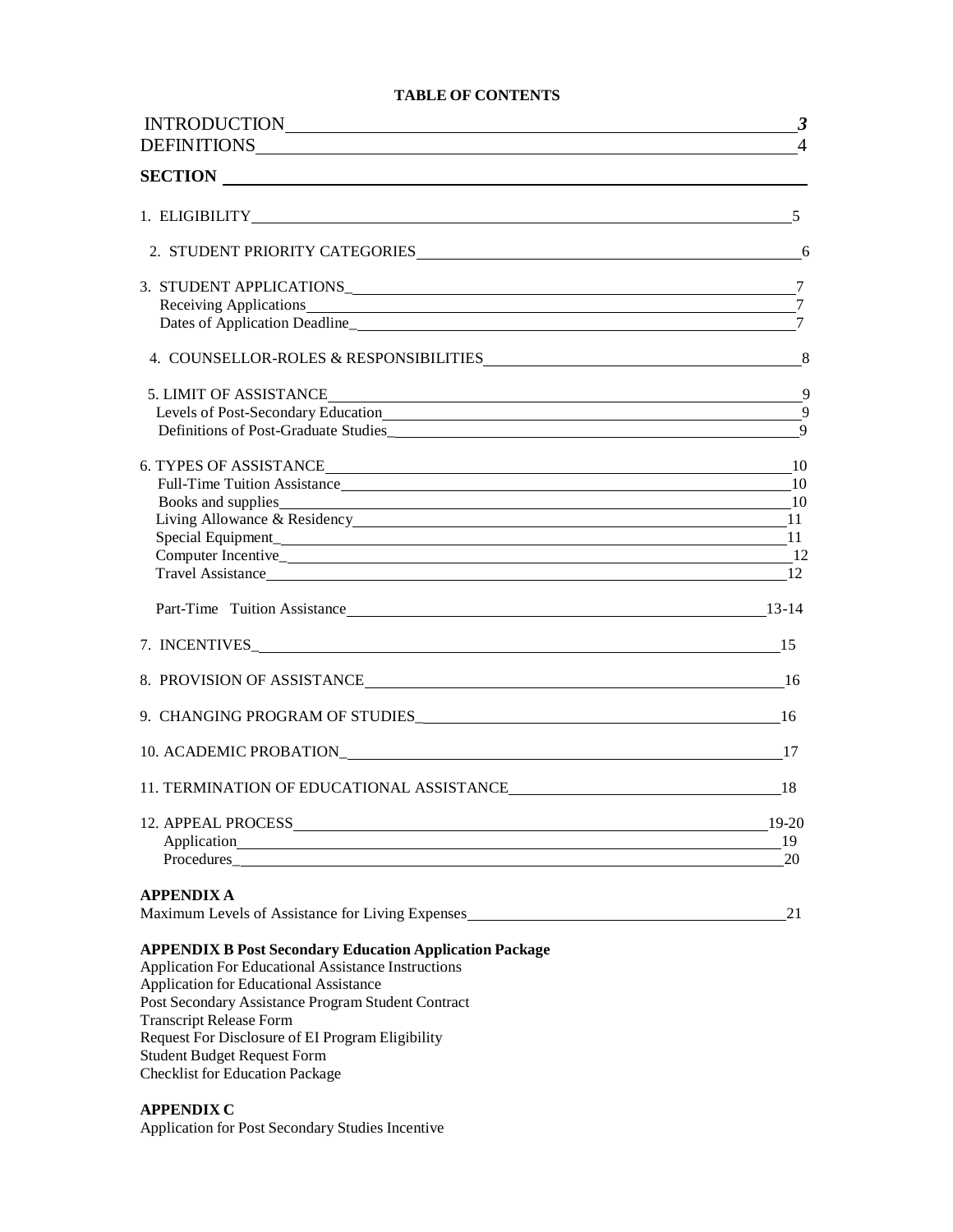# **INTRODUCTION**

The Animbiigoo Zaagi'igan Anishinaabek Education Department, with funding from Indian and Northern Affairs Canada's Post Secondary Student Support Program, provides financial assistance to eligible members of our First Nation to be used towards the costs of their Post Secondary Education. The final objective being, to have our members graduate with the qualifications and skills needed to pursue individual careers and to promote Economic Self Reliance.

As additional encouragement to the members of our First Nation to pursue a Post Secondary Education, the Council of Animbiigoo Zaagi'igan Anishinaabek has also committed to paying Application Fees and Mature Student Test Fees for each member to a maximum of three separate occasions. Each student must pay his or her Application Fee, or Mature Student Test Fee, and will be reimbursed upon presenting an official receipt to our Education Department.

This Education Policy defines the implementation of the Post Secondary Student Support Program as per Animbiigoo Zaagi'igan Anishinaabek.

This document outlines:

- **1)** The criteria to be met by students in order to qualify for financial assistance.
- **2)** The priority categories in which the approvals for assistance will be selected.
- **3)** The responsibilities of the Sponsored Student and of the Education Department.
- **4)** The maximum duration of support that may be provided with respect to various levels of Post Secondary Education.
- **5)** The types and levels of allowance available through the Post Secondary Student Support Program as per Animbiigoo Zaagi'igan Anishinaabek.
- **6)** The types and levels of incentives available through the Post Secondary Student Support Program with respect to various levels of Post Secondary Education.
- **7)** The provisions of assistance or allowances available through the Post Secondary Student Support Program as per Animbiigoo Zaagi'igan Anishinaabek.
- **8)** The position taken with respect to changing Programs of Studies as per Animbiigoo Zaagi'igan Anishinaabek.
- **9)** The conditions of Academic Probation as per Animbiigoo Zaagi'igan Anishinaabek.
- **10)** The conditions of terminating assistance from the Post Secondary student Support Program as per Animbiigoo Zaagi'igan Anishinaabek.
- **11)** The appeals process to be followed regarding the Post Secondary Student Support Program as per Animbiigoo Zaagi'igan Anishinaabek.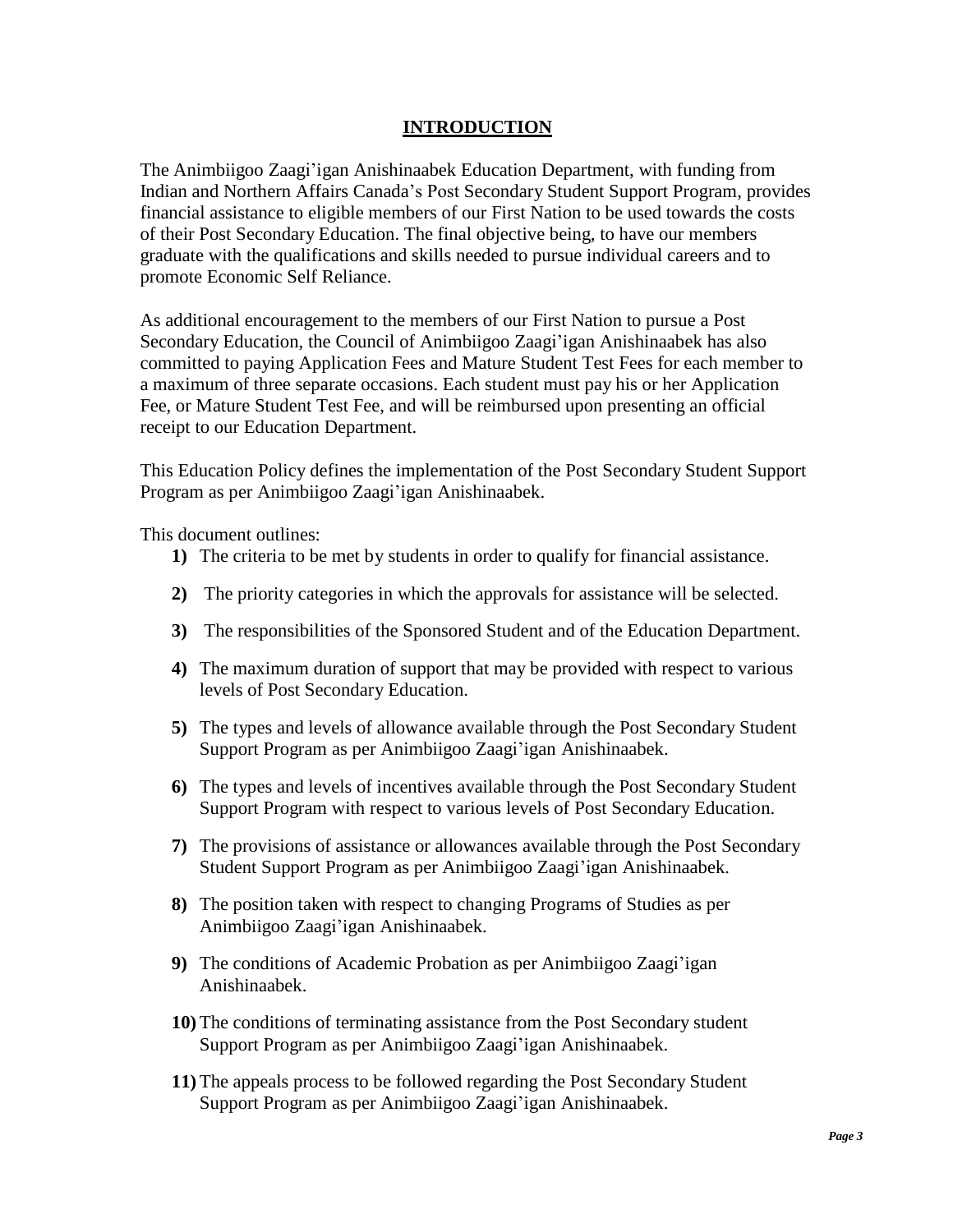# **DEFINITIONS**

- **1) "***Resident"* means a person who has resided in Canada for twelve consecutive months prior to application. This also includes students who have been living outside of Canada as a result of their studies.
- **2)** *"Post-Secondary Education"* means a program of studies, offered by a Post Secondary institution, for which completion of secondary studies or equivalent is a prerequisite.
- **3)** *"Program of Studies"* includes all Post-Secondary programs greater than one academic year in duration, leading to a certificate, diploma, or degree.
- **4)** *"Post Secondary Institutions"* are degree, diploma and certificate granting institutions which are recognized by a province and include educational institutions affiliated with, or delivering accredited Post-Secondary programs by arrangement with a Post-Secondary institution.
- **5)** *"Canadian Public Institution"* is a Post-Secondary institution which receives the majority of its funding from federal and provincial governments.
- *6) "Private Institutions"* **or** *"Career Institutes"* are primarily for profit organizations which offer compressed diploma or degree programs.
- **7)** *"Full-Time Students"* and "*Part-Time Students"* are as defined by the Post-Secondary Institution.
- **8)** *"Academic Year"* is as defined by the Post-Secondary Institution, but will not be less than eight months duration.
- **9)** *"Dependant Spouse"* means a person who is married to the student or a person who has lived with the student as husband and wife for a period of at least one year prior to application for educational assistance. The person is dependent upon the student and does not receive income in excess of the level of income allowed for dependent spouse by Revenue Canada's Income Tax Regulation. (Currently \$9600.00 but is subject to change)
- **10)** *"Dependent"* means a person who is dependent upon the student as defined by the Revenue Canada Income Tax Regulations and who does not receive income in excess of the level of support allowed for a dependent by Revenue Canada Income Tax Regulations.
- **11)** *"CEGEP"* is an abbreviation for College d'eseignement general et professional. CEGEP's operate in Quebec.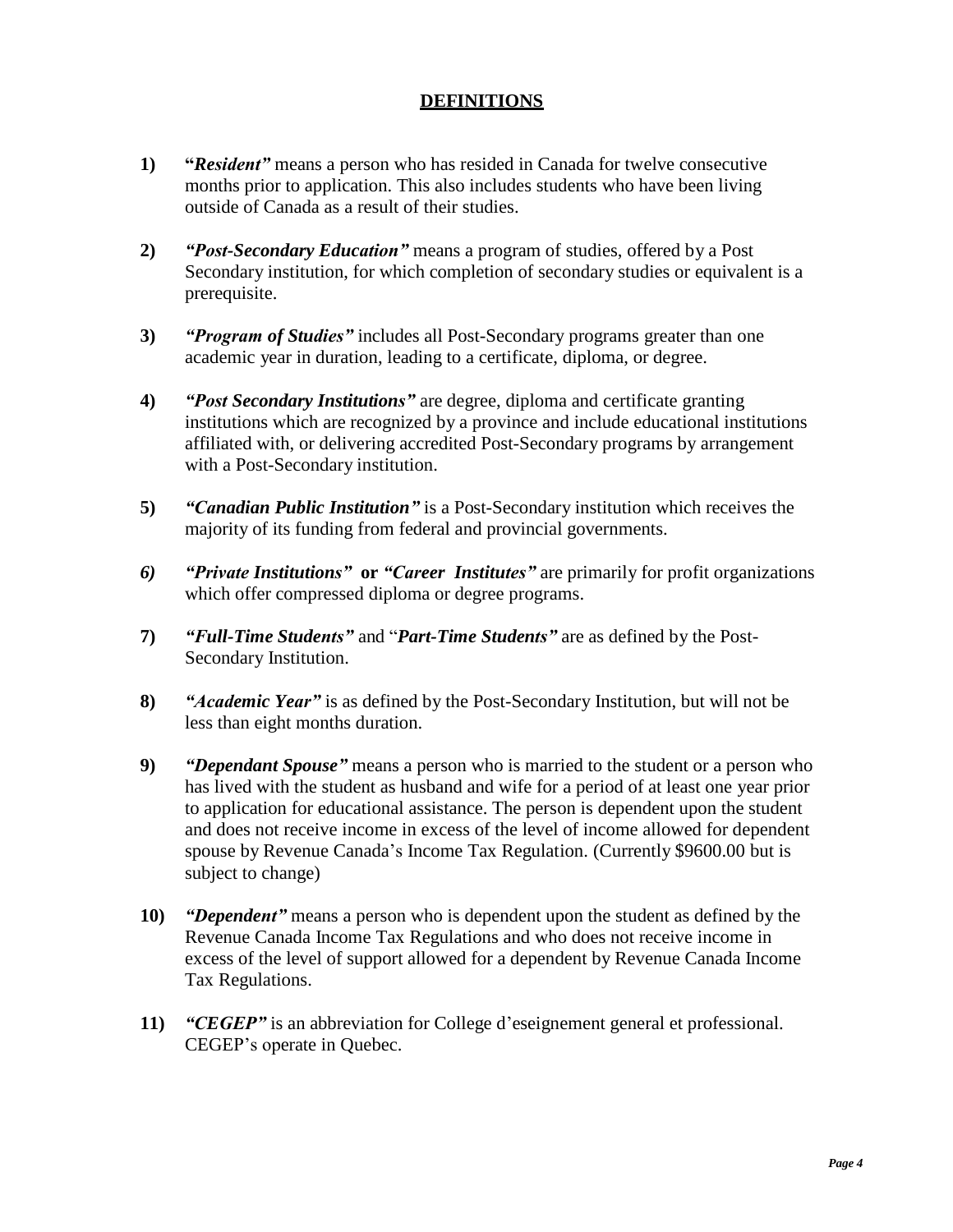# **1. Eligibility**

- (a) To be eligible for assistance under the Post Secondary Student Support Program through Animbiigoo Zaagi'igan Anishinaabek the applicant;
	- **i**) Must be a registered member of Animbiigoo Zaagi'igan Anishinaabek, who has completed probationary member period. *\*\*Exception\*\* If the applicant was a minor at the time of transfer.*
	- ii) Must have been a resident in Canada for twelve consecutive months prior to the date of application.
	- iii) Must have met university or college entrance requirements and have been enrolled or accepted for enrollment in a Post-Secondary Institution for a program of studies.
- (b) Post Secondary Programs are those that require a minimum grade twelve or equivalent diploma for admission. However, applicants who have been accepted as mature students are given equal consideration for post-secondary assistance. The applicant should contact the institution which he/she plans to attend, to clarify whether a program is considered as post secondary.
- (c) The applicant must make available a letter of acceptance and a Transcript of marks indicating promotion from a secondary or approval to continue studies, from a post-secondary institution.
- (d) The student must complete and sign an Educational Assistance Application Package, as attached in Annex B, which consists of, a Student Contract Form, a Transcript Release Form, an EI Disclosure Form, and a Student Budget Request Form. Each application is for one school year or summer or winter session. Continuing students must complete a new application each year or after their intercession or summer courses.
- (e) Assistance will be provided within the limits of funding set out by Indian and Northern Affairs Canada. If assistance for the number of eligible applicants exceeds the budget, applications will be deferred according to the rules set out in the First Nation's operating guidelines.

# *Sponsorship is always dependent on available funding and will be subject to the Priority Categories as set out in Section 2 of this Policy.*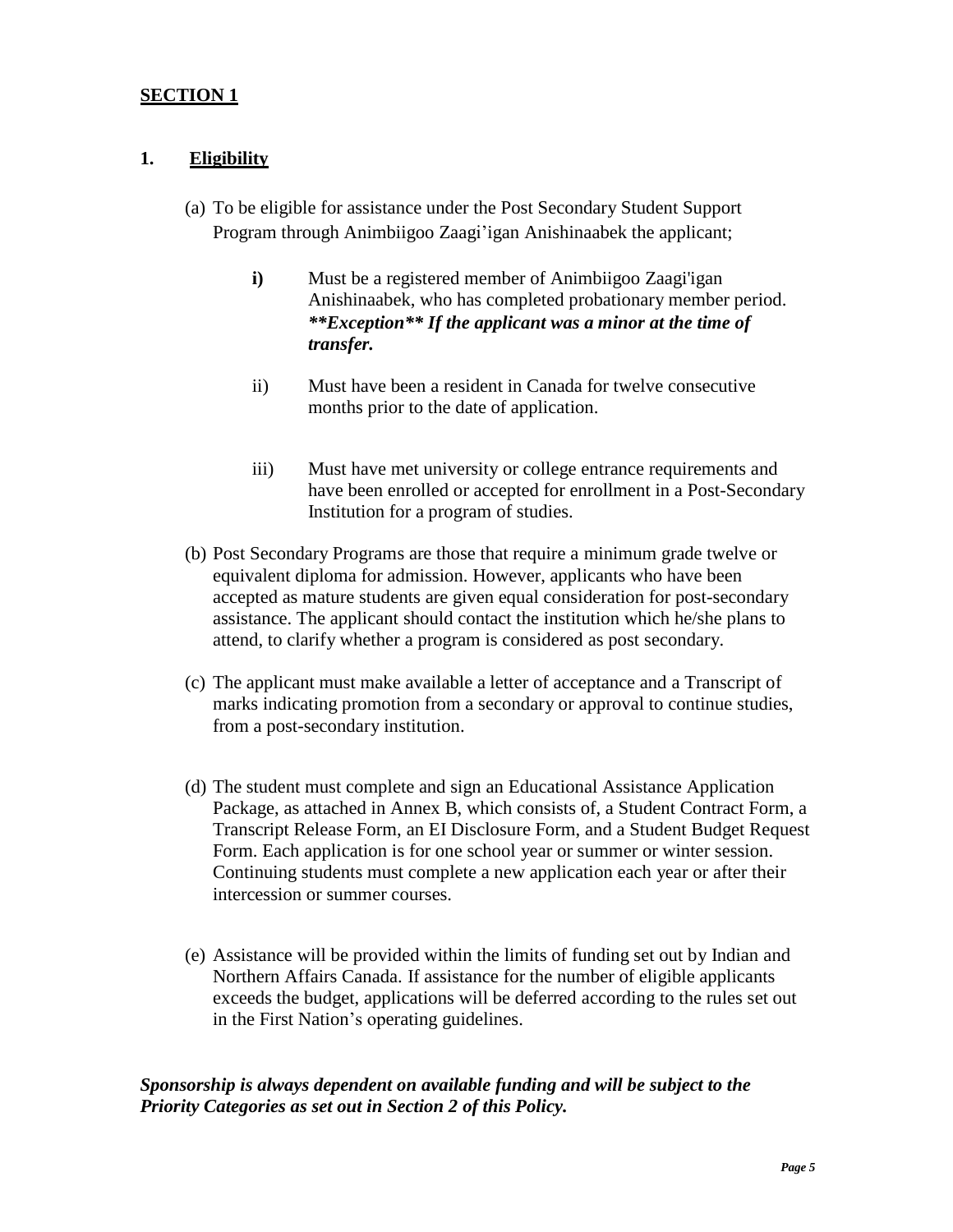# **2. Student Priority Categories**

a) Applications received from eligible students after the post secondary education budget is exhausted will be *deferred* until the following year or until the budget for this program is reallocated.

# b) **Approval of all applications shall be based on the priority categories listed below:**

- i) Students who were enrolled in post secondary studies or graduated from High School or a college entrance preparation program in the preceding year with a 60% average and who are continuing in a postsecondary program of studies. This included the student who completes an undergraduate degree and continues on to an advanced degree program of studies.
- ii) Students whose applications for assistance were deferred from previous year for lack of funds and who are reapplying for assistance, and who attended a full-time post secondary program through other financial sources (OSAP, or at their own expense) and have at least a 60% average.
- iii) Other new mature post-secondary students and students enrolled in university and college entrance preparation programs.
- iv) Students returning to studies after having completed any Level I, II, III or CEGEP program and are applying for either part-time or fulltime funding towards a second certificate, diploma or degree, which is not advancement in a previously funded field. These students must wait 5 full calendar years from the date of graduation or the last month of eligibility.
- v) Students returning to studies after having withdrawn from any previous post secondary program; also, students who were unsuccessful in previous attempts at post-secondary studies. In the event that the student has been expelled or withdrawn, the student must wait 2 full calendar years from the date of expulsion or withdrawal, to reapply. Special consideration may be given if funding is available, providing the circumstances and situation is brought forward by the Education Department, to Chief and Council for review. Documentation and proof will be requested.
- vi) Students over the age of 18 which are new transferees to Animbiigoo Zaagi'igan Anishinaabek, who are still considered probationary members (being members for less than the two year probationary period)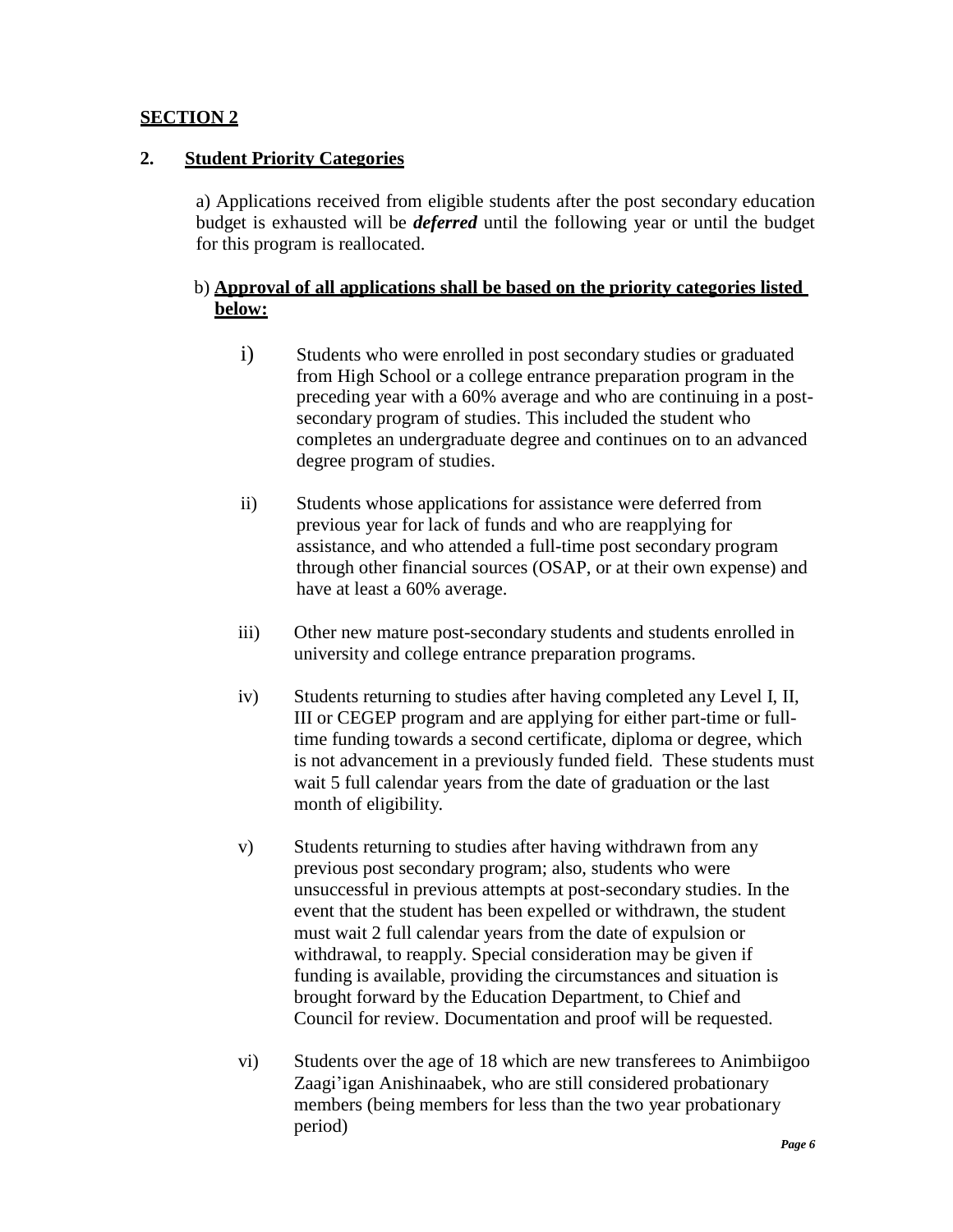## **3. Student Applications**

#### (a) **Receiving Applications**

Applications for financial assistance received by the Education Department must include as a minimum:

- **i)** A completed application package issued by the Animbiigoo Zaagi'igan Anishinaabek as outlined in ANNEX B.
- ii) Documentary proof, (Status Card), that the applicant is a member of Animbiigoo Zaagi'igan Anishinaabek. Also documentation confirming dependants. (Statement of Family Allowance Benefits)
- iii) Documentary proof of acceptance into a post secondary program of studies.(College/University Acceptance Letter)
- iv) Documentary proof of Budget Request. (Book Quote, Supply Quote, Equipment Quote)

# *Applications lacking the above documentation will not be processed until all documentation is received, as outlined in Section 1, of this Policy.*

Animbiigoo Zaagi'igan Anishinaabek will make every effort to assist applicants to complete their applications and may request additional documents or information (education plan) after receipt of application.

#### (b) **Dates of Application**

Applications received on and prior to the above dates will be prioritized according to Animbiigoo Zaagi'igan Anishinaabek's Priority Categories, as set out in **Section 2** of this Education Policy.

Applications received after the above application deadline dates must be held until it can be determined if funds are available after processing the above first batch of applications. If funds are not available, these late applications will be treated as deferred applications**.**

# **\*\*** *Deferred applications are those eligible applicants refused support for lack of funds at regional level.\*\**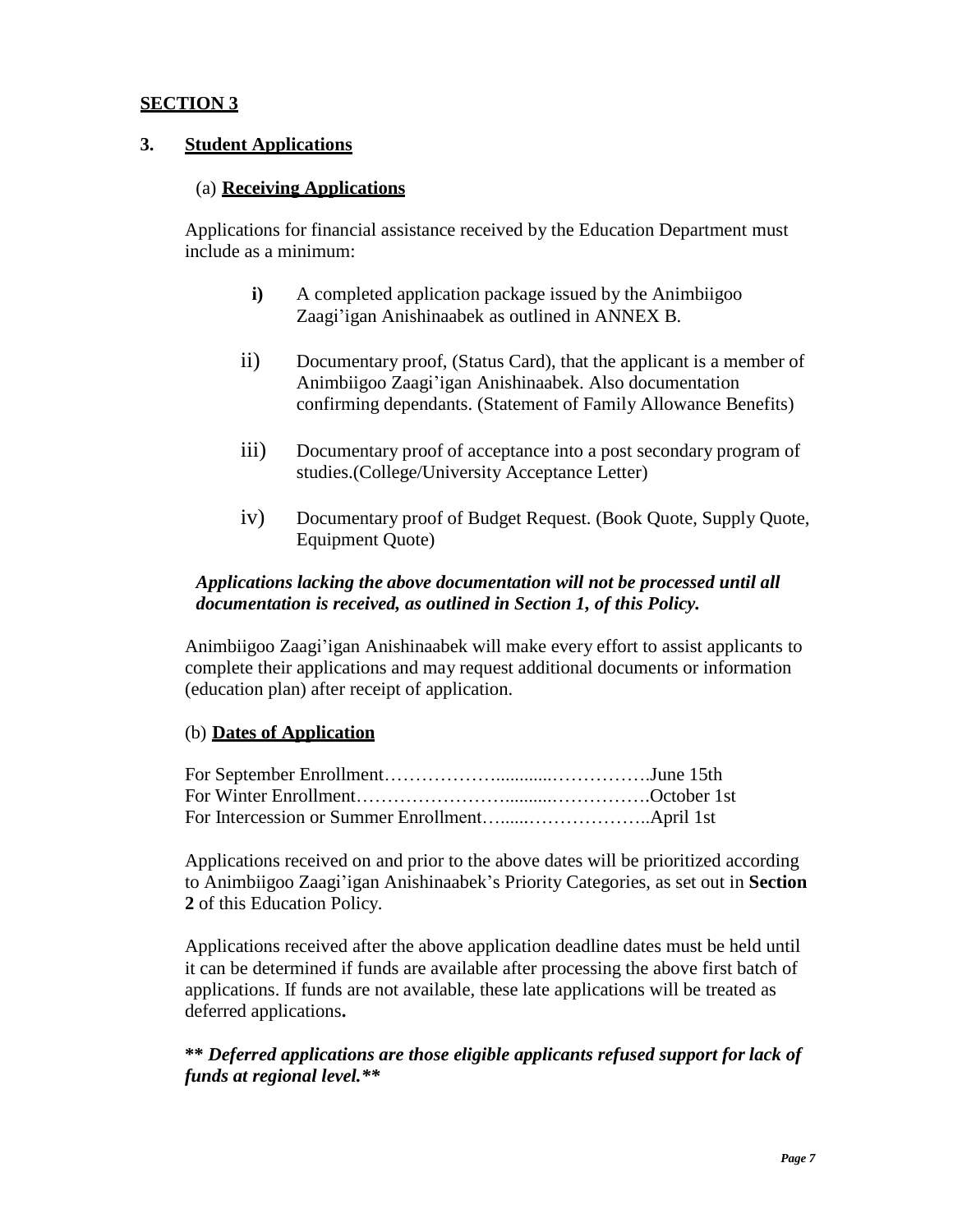# **4. Roles and Responsibilities**

# (a) **Education Counsellor**

The Education Counsellor will advocate on behalf of the student. They will make recommendations to Council with regard to the student; however final approval will lie with the Council of Animbiigoo Zaagi'igan Anishinaabek.

# **i) Receipt of Application**

A letter will be provided to the applicant **upon receipt of application** to confirm receipt and to request any additional information from applicant.

#### **ii) Approved Applications**

A letter will be provided to the **approved applicant** with the following:

A Summary of Assistance Letter A Copy of the Sponsorship Letter

#### **iii) Deferred Applications**

A letter will be provided to the **deferred applicant** with the following:

Date that the application was deferred Reason why the application was deferred

# **iv) Institution Notification**

The Institution is notified in writing by a Letter of Sponsorship of Animbiigoo Zaagi'igan Anishinaabek's role and responsibility for payment of tuition

#### (b) **Approved Applicant or Sponsored Student**

The Sponsored Student must comply with all guidelines as set out in this Policy and it is the responsibility of the Sponsored Student to provide accurate and honest representation of their current situation.

Sponsored Students must make all communications through the Education Department.

# *Any dialogue with another staff member or a member of Council is not communication with the Education Department and may slow the process of any request.*

A Sponsored Student must provide the Education Department with all requested information, failure to do so may result in review of Sponsorship Arrangement.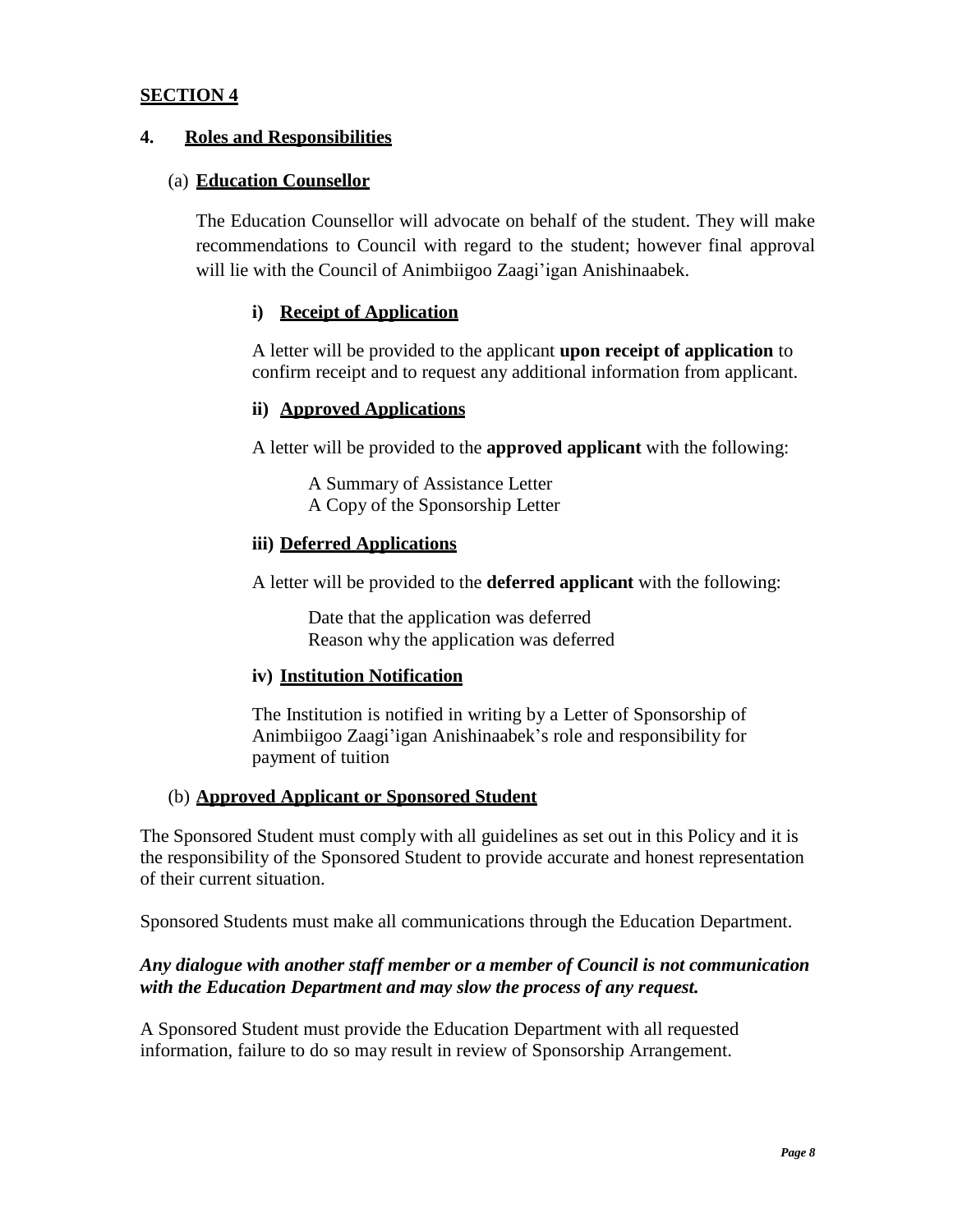# **5. Limits of Assistance**

To continue with full time sponsorship, you must move upward on the educational ladder (Diploma – Bachelors – Masters – Doctorate), and not move backward or remain at the same level. Full-time sponsorship *may* be considered at the same level of education after five calendar years from the date of graduation.

(a) Assistance may be provided for three **Levels** of post secondary education:

**Level I** - Community College, UCEP, and CEGEP programs. **Level II** – Undergraduate Programs (University)

**Level III** – Advances or Post Graduate Studies.

#### **Post – Graduate Studies**

*The Masters Level* follows the successful completion of an Honors B.A. It takes approximately 2-3 years of full-time studies to complete or 12 terms of part-time studies. A student who has successfully completed four years of Medicine, Law, Dentistry, etc. will be considered to be in Masters Studies.

*The PhD Level* follows the successful completion of a Masters Degree. A student who has successfully completed six years of full-time studies or maximum of 18 terms of parttime studies in Medicine, Law, Dentistry, etc. will be considered a Ph.D.

- (b) Assistance may be provided for the number of academic years of the program as defined by the post secondary institution in which the student is enrolled and will be predetermined, at time of application.
- (c) Students enrolled in all levels (Level I, II, and III) may be assisted for up to one additional academic year per level, for medical or personal reasons if such extension is approved in writing by the institutions Dean, and Animbiigoo Zaagi'igan Anishinaabek Education Department.
- (d) Students with a Level II Diploma with or without assistance from this program are not eligible for Level I or II assistance within the time period limitations (5 years).
- (e) Students with a Level III Degree, with or without assistance from this program are not eligible for Level I or II assistance within the time period limitations (5 years).
- (f) For a change their program of studies, a student must contact Animbiigoo Zaagi'igan Anishinaabek Education Department to discuss options. *Change of Programs, throughout the year is only supported as per Section 9 of this Policy.*
- (g) Due to the limits of funding available, Upgrading Programs which lead to a Secondary School Diploma or Equivalent (GED) will not be considered for funding, through this Post Secondary Student Program.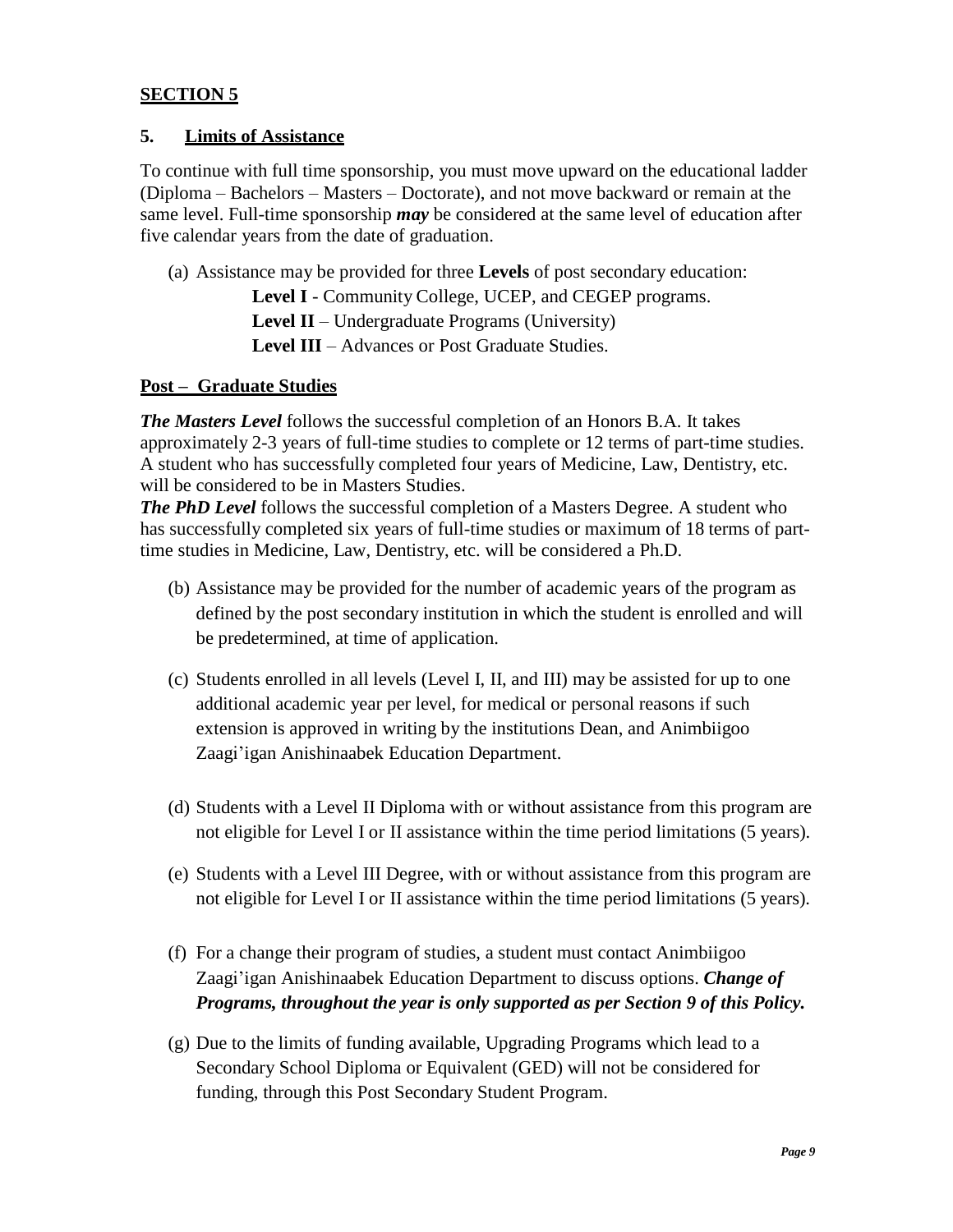# **6. Types of Assistance for Full Time Studies**

The Education Department will make every attempt to assist as many students as possible within an Academic Year to acquire a Post Secondary Education.

# *All amounts set out in a Student's Budget Request are subject to approval, and are not guaranteed to be issued to each student.*

The Council of Animbiigoo Zaagi'igan Anishinaabek reserves the right to select which requested amounts are necessary for the student to successfully complete their Academic Year, thereby possibly allowing more Members of Animbiigoo Zaagi'igan Anishinaabek to pursue a Post Secondary Education.

# *(a) Tuition*

The Institution is notified in writing by a Letter of Sponsorship of Animbiigoo Zaagi'igan Anishinaabek's role and responsibility for payment of tuition.

Tuition fees are approved for payment after the Education Department has received an official Invoice from the Institute.

#### **Tuition Assistance may be provided for**:

- i) Students attending Canadian Public Institutions at the normal rate charged by the institutions for a Canadian student.
- ii) Students attending Private or Foreign Institutions **may** be assisted at the same rate of the Canadian Institution where a similar program is offered, nearest to the student's place of residence when applying. All costs over and above this amount are the sole responsibility of the student.

# (b) *Books*

Support for books will only cover textbooks officially listed as *required* by the institution for a student's program of studies.

Funding for books will be paid **directly** to the college or university bookstore. Bookstores will be notified by a Letter of Sponsorship of Animbiigoo Zaagi'igan Anishinaabek's responsibility for the invoicing and payment. Students must notify the Education Counsellor of contact information of book store at time of application.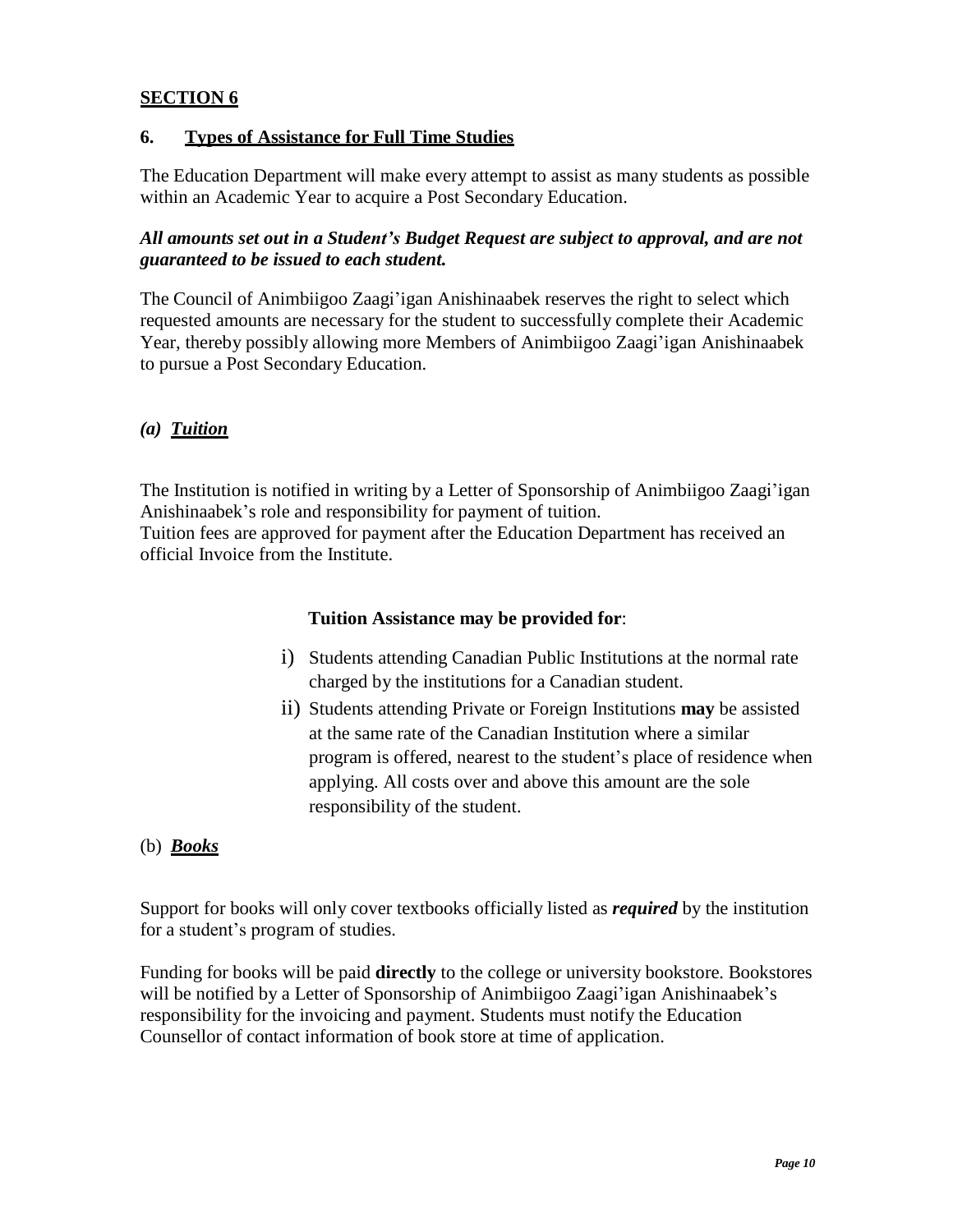# *(c) Residency*

The student will inform at time of application if they wish to live in residency. The amounts for living in residence and subsequent meal plans are to be listed in the Student Budget Request Form as set out in **ANNEX B.** The student must contact the Institute for actual residency and meal plan amounts and submit them on the Student Budget Request Form. The Education Counsellor will notify the Institution upon approval of application.

# *(d) Living Allowance*

# *\*\*The Maximum Levels of Living Allowances are set out in ANNEX A. \*\**

This support for living expenses is expected to cover such costs as food, shelter, daily transportation, child care, and contingency funding. Students receiving a Living Allowance are required to notify the Education Department of a change in their employment situation. If there is a failure to report full time employment, or a change in employment situation, the student *may* be required to repay the living allowance amounts that they have received for the time that the increase or change has been in effect.

Some programs are listed as full time while students are still able to hold a full time job (35 hrs per week) while completing their studies.

**Living allowance will be paid at the end of each month and students must supply a valid bank account prior to the beginning of the school year to deposit the living allowance. No advances on living allowance will be made to any student during the course of the school year.**

*\*\*Those students having Full Time Employment (35 hrs of work per week) are not eligible to receive Living Allowance benefits*. \*\*

# *(e) Special Equipment*

Students enrolled in programs that require special uniforms or equipment officially listed as *required* by the university or college (Nursing, Electronics, etc.) *may* receive assistance for these items, *if the required funds are available.* The student must have documented cost estimates for these supplies or equipment verified by a program official and submitted in their budget at time of application. If supplies or equipment are not available on campus, arrangements **may** be made with the Supplier for payment from Animbiigoo Zaagi'igan Anishinaabek upon approval.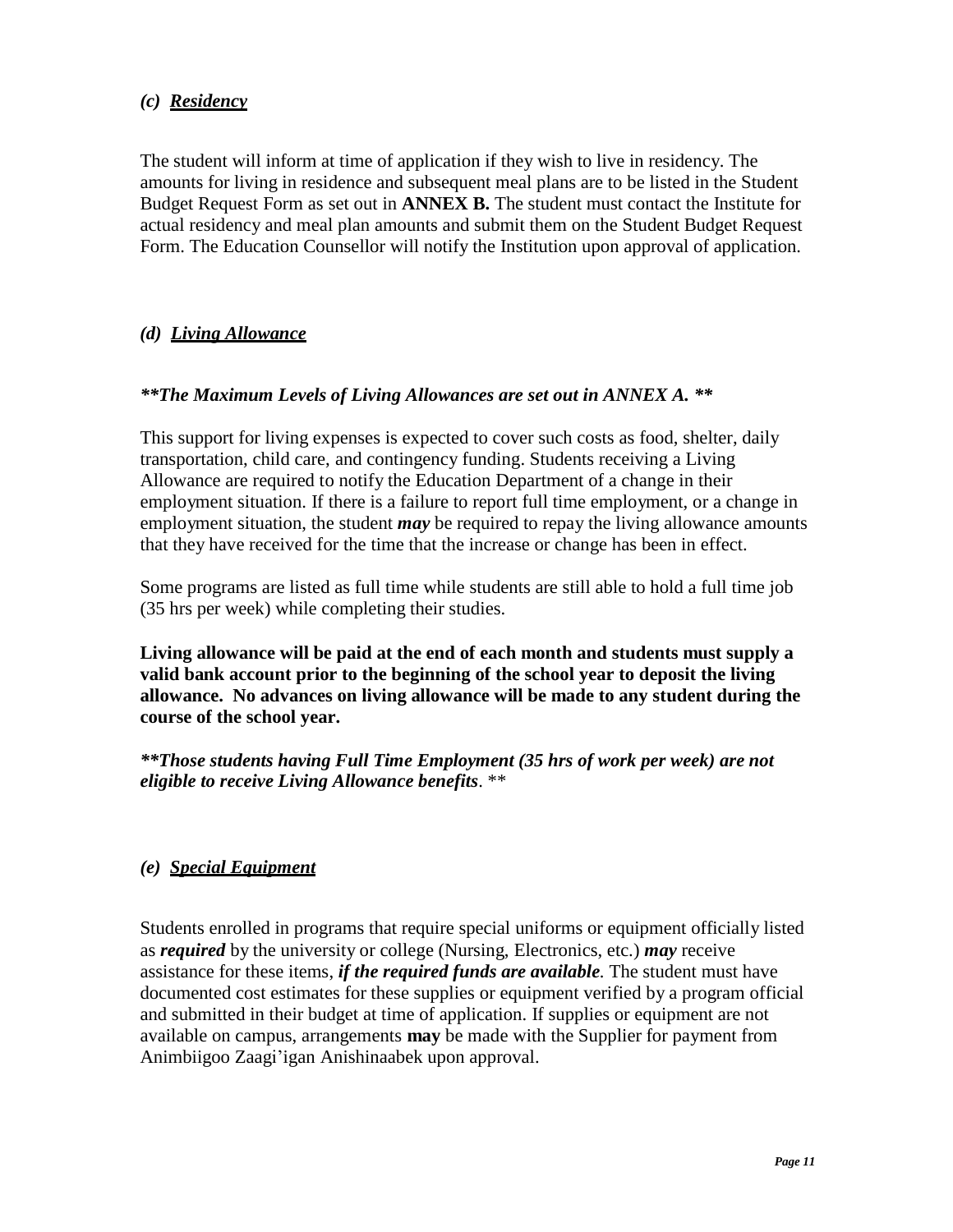# *(f) Computer Incentive*

**Full-time** PSE students for the purchase of a computer (desktop or laptop) *If the required funds are available*.

Students are responsible for the purchase of their computer/laptop. Funds will be distributed in 2 payments. The first payment (maximum \$500) will be made upon Animbiigoo Zaagi'igan Anishinaabek receiving the computer receipt from the student.

Students will not receive the second and final payment (maximum \$500) until *after the successful completion of the first year of their current program*. Transcripts verifying successful completion must be received by the Education Department prior to the distribution of funds.

Funding will not be provided over and above the cost of the computer. Should the purchase price fall below the maximum amount allowable, funds will only be distributed for the actual cost of the computer. Proof of purchase (receipts) must be submitted.

# *(g) Practical Assistance*

Practical Assistance *may* be provided, *if funds are available***,** to practicals that occur away from the school they are attending. The Practical Assistance *may* include mileage (\$0.36 / km), meals (\$50/day) and accommodations (\$90/day) for the time period that the student will be away. Students *must* submit a budget for Practical Assistance at time of application. If the student does not submit this in their budget at the time of application, it is likely that the Education Budget will be expended before these Practicals occur.

**\*\*** *Students are responsible for making their own arrangements while they attend any Practical's, and are expected to budget themselves accordingly. \*\**

# *(h) Travel Grant*

Students who are required to live away from their permanent place of residence **may**  qualify for a travel grant, *if funds are available*. Students **may** receive allowances to travel between home and school for four (4) one way trips each school year. September, December, January, April.

**\*\****Exceptions to this policy occur when continuous registration occurs after April. i.e. Intercession courses. Such students will not receive return travel in April. \*\**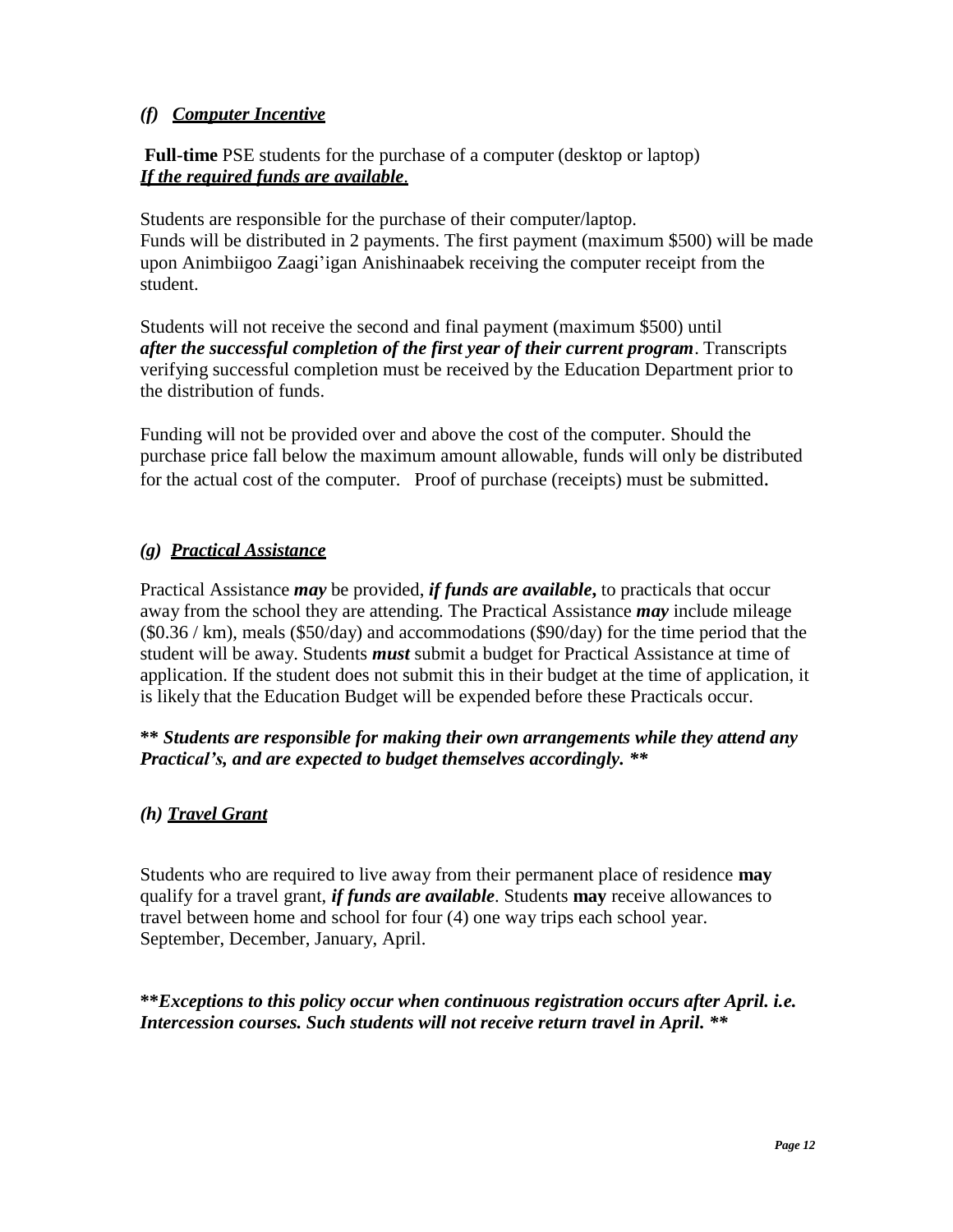# **8. Types of Assistance for Part Time Studies**

#### *(a) Tuition*

The Institution is notified in writing by a Letter of Sponsorship of Animbiigoo Zaagi'igan Anishinaabek's role and responsibility for payment of tuition.

Tuition fees are approved for payment after the Education Department has received an official Invoice from the Institute.

#### **Tuition Assistance may be provided for**:

- iii)Students attending Canadian Public Institutions at the normal rate charged by the institutions for a Canadian student.
- iv) Students attending Private or Foreign Institutions **may** be assisted at the same rate of the Canadian Institution where a similar program is offered, nearest to the student's place of residence when applying. All costs over and above this amount are the sole responsibility of the student.

#### *(b) Books*

Support for books will only cover textbooks officially listed as *required* by the institution for a student's program of studies.

Funding for books will be paid **directly** to the college or university bookstore. Bookstores will be notified by a Letter of Sponsorship of Animbiigoo Zaagi'igan Anishinaabek's responsibility for the invoicing and payment. Students must notify the Education Counsellor of contact information of book store at time of application.

#### *(c) Residency*

Part Time Students are *not* eligible for Residency Assistance. *You must be enrolled in full time studies to be eligible*

#### *(d) Living Allowance*

Part Time Students are *not* eligible for Living Allowance Assistance. *You must be enrolled in full time studies to be eligible.*

#### *(e) Special Equipment*

Students enrolled in programs that require special uniforms or equipment officially listed as *required* by the university or college (Nursing, Electronics, etc.) *may* receive assistance for these items, *if the required funds are available.* The student must have documented cost estimates for these supplies or equipment verified by a program official and submitted in their budget at time of application. If supplies or equipment are not available on campus, arrangements **may** be made with the Supplier for payment from Animbiigoo Zaagi'igan Anishinaabek upon approval.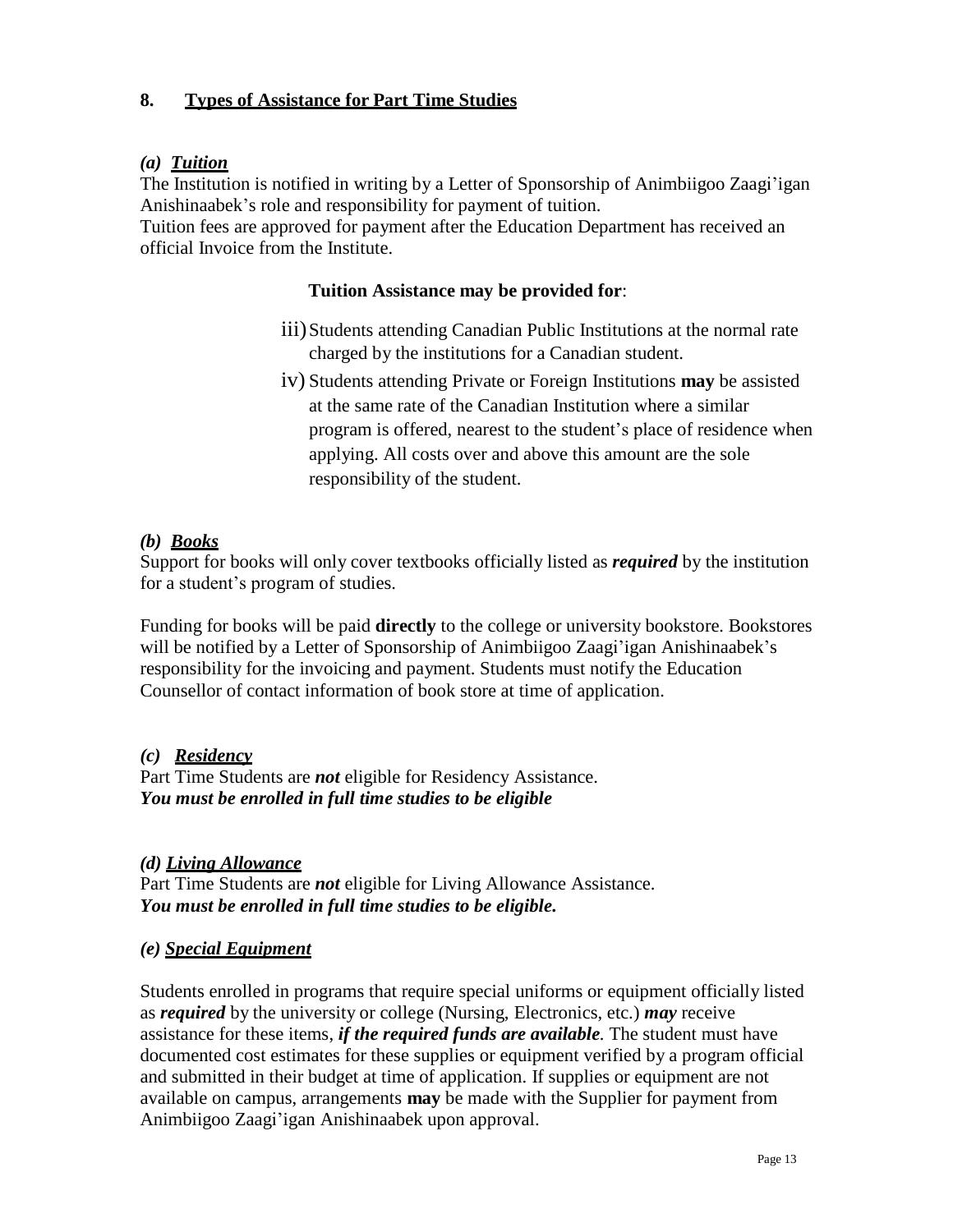# *(f) Computer Incentive*

Part Time Students are *not* eligible for the Computer Incentive. *You must be enrolled in full time studies to be eligible*

# *(g) Practical Assistance*

Practical Assistance *may* be provided, *if funds are available***,** to Practicals that occur away from the school they are attending. The Practical Assistance *may* include mileage (\$0.36 / km), meals (\$50/day) and accommodations (\$90/day) for the time period that the student will be away. Students *must* submit a budget for Practical Assistance at time of application. If the student does not submit this in their budget at the time of application, it is likely that the Education Budget will be expended before these Practicals occur.

# **\*\*** *Students are responsible for making their own arrangements while they attend any Practicals, and are expected to budget themselves accordingly. \*\**

# *(h) Travel Grant*

Part Time Students are *not* eligible for the Travel Grant. *You must be enrolled in full time studies to be eligible*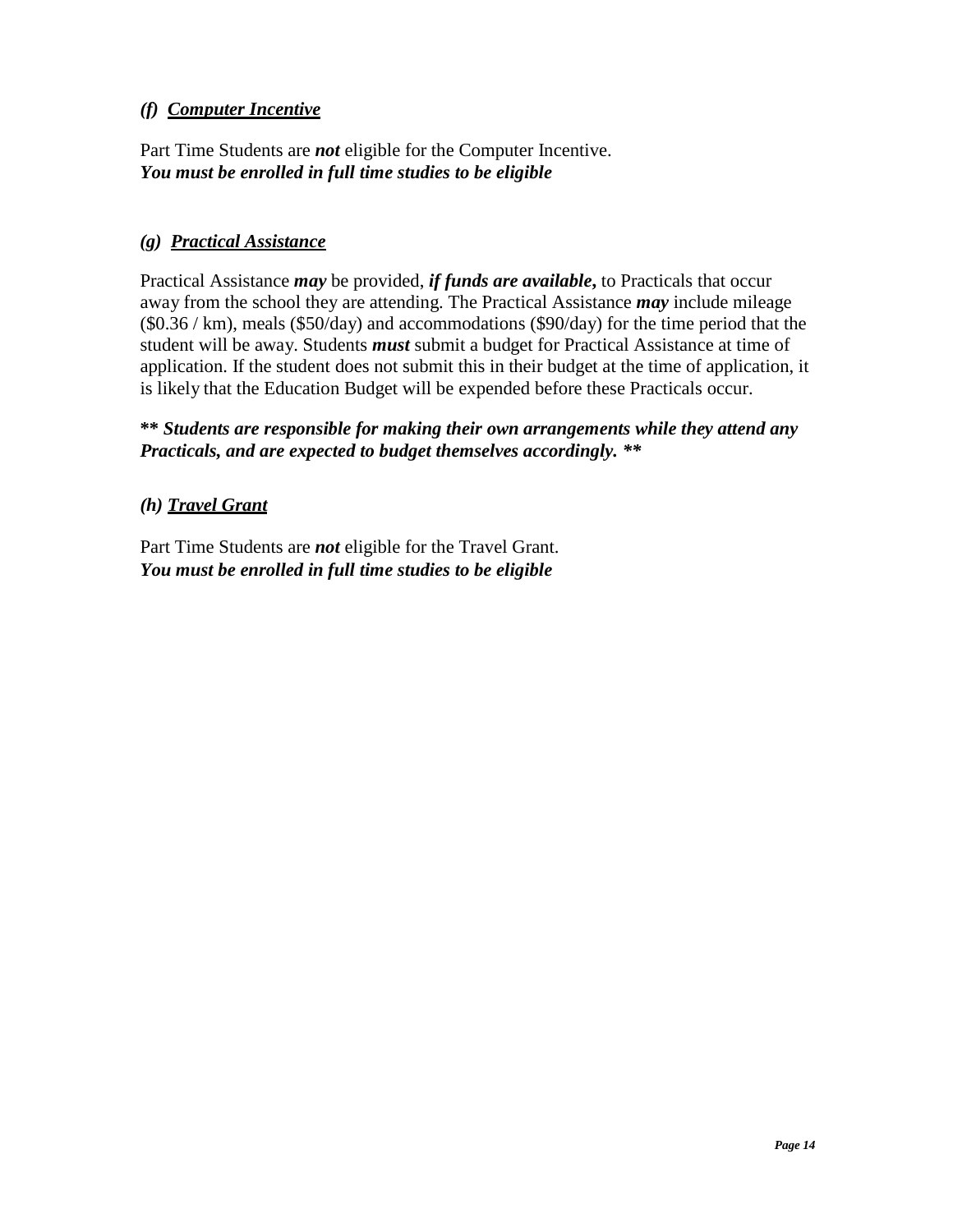#### **SECTION 7 6. Incentives**

# *\*\*Each Fiscal Year, Animbiigoo Zaagi'igan Anishinaabek will provide the types of incentives listed in this section,*

(a) Incentives for students enrolled in Level III programs:

A student enrolled in a Level III program will receive an incentive from Animbiigoo Zaagi'igan Anishinaabek of **\$1,000.00**.

Students will only be eligible for this incentive upon commencement of the second year of their program of studies.

(b) Incentives for students enrolled in Level II programs:

A student enrolled in a Level II program will receive an incentive from Animbiigoo Zaagi'igan Anishinaabek of **\$1,000.00**.

Students will only be eligible for this incentive upon commencement of the second year of their program of studies.

(c) Incentives for students enrolled in Level I programs:

A student enrolled in a Level I program will receive an incentive from Animbiigoo Zaagi'igan Anishinaabek, subject to a maximum of **\$1,000.00**.

These Incentives are of a competitive nature and the following attachments are required with your application:

- i) The Incentive application
- ii) Letter from the student describing:

\*Why they believe themselves to be the best candidate for the scholarship. \*How the program of studies they are pursuing directly contributes to economic self- reliance.

\*Involvement in Animbiigoo Zaagi'igan Anishinaabek activities or events such as Band meetings, Health Fairs, Career Fairs, Community gatherings, Committees, etc.

iii)Official Transcript from the Institute

**\*\*Students must complete and submit a scholarship application as set out in ANNEX C to the Education Department prior to deadline to be eligible to receive an incentive.\*\***

# The Deadline for Incentive Applications is July 31<sup>st</sup>.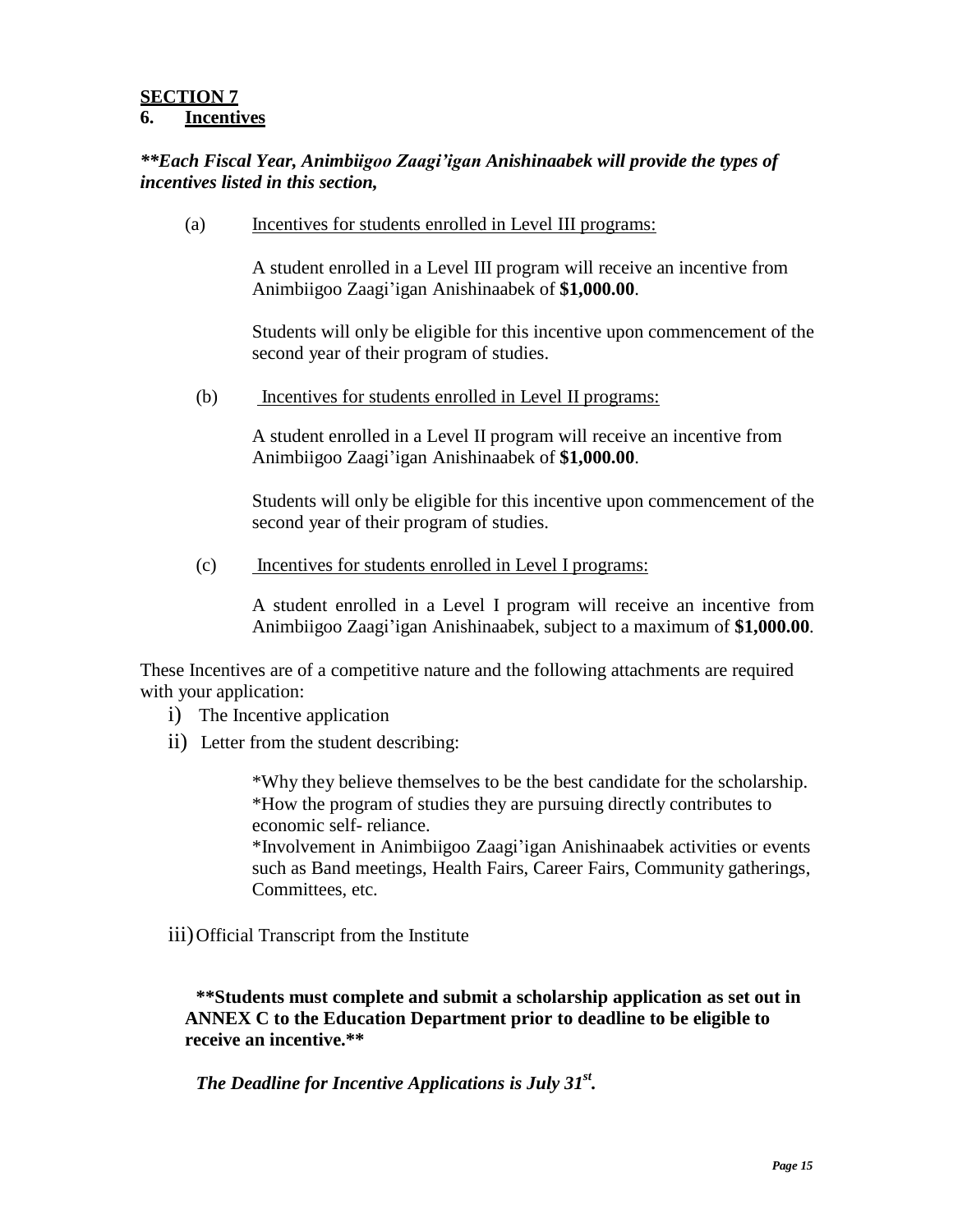# **9. Provision of Assistance**

In order to receive living allowance, eligible students must be registered as a Full Time student with the educational institution they are enrolled in. Students must maintain this standing at all times, otherwise, they will be considered Part-Time. \**Part-Time and Summer Vocational students do not receive a living allowance*.\*

*\*\*Those students having Full Time Employment (35 hrs of work per week) are not eligible to receive Living Allowance benefits. \*\**

When mid-term/final grade reports are released you must submit the report to the Education Department within 30 days. Failure to do so may result in a delay of your living allowance until the Education Department has a copy of your report. \*\**This applies to all students*. \*\*

Living allowance will be allocated monthly and deposited into the student's bank account on the **LAST DAY** of each month.

The student must notify Animbiigoo Zaagi'igan Anishinaabek of the official last day of their course *(including final exams*) to ensure the proper disbursement of living allowance is made.

*\*\*It is the responsibility of each student to notify Animbiigoo Zaagi'igan Anishinaabek regarding their mailing address, contact information and for direct deposit, any banking information required for the direct deposit service. This information is to be completed on your application.\*\**

Living Allowance Disbursements will be as follows:

# **1) Last day of August (31st) is first allowance 2) Last day of March (31 st) is final allowance**

A partial allowance *may* be given to those students whose courses run into May, if the Education Department is notified of your correct final date – **this includes final exams**.

#### **SECTION 9**

#### **10. Changing Program of Studies**

Animbiigoo Zaagi'igan Anishinaabek will not support the voluntary transfer of programs and/or institutions throughout any year. Occurrence of such activity will subject the student to termination of their assistance as outlined in **Section 12 (a)** of the policy.

In the event that the situation is beyond the student's control, the student must contact Animbiigoo Zaagi'igan Anishinaabek to discuss their options.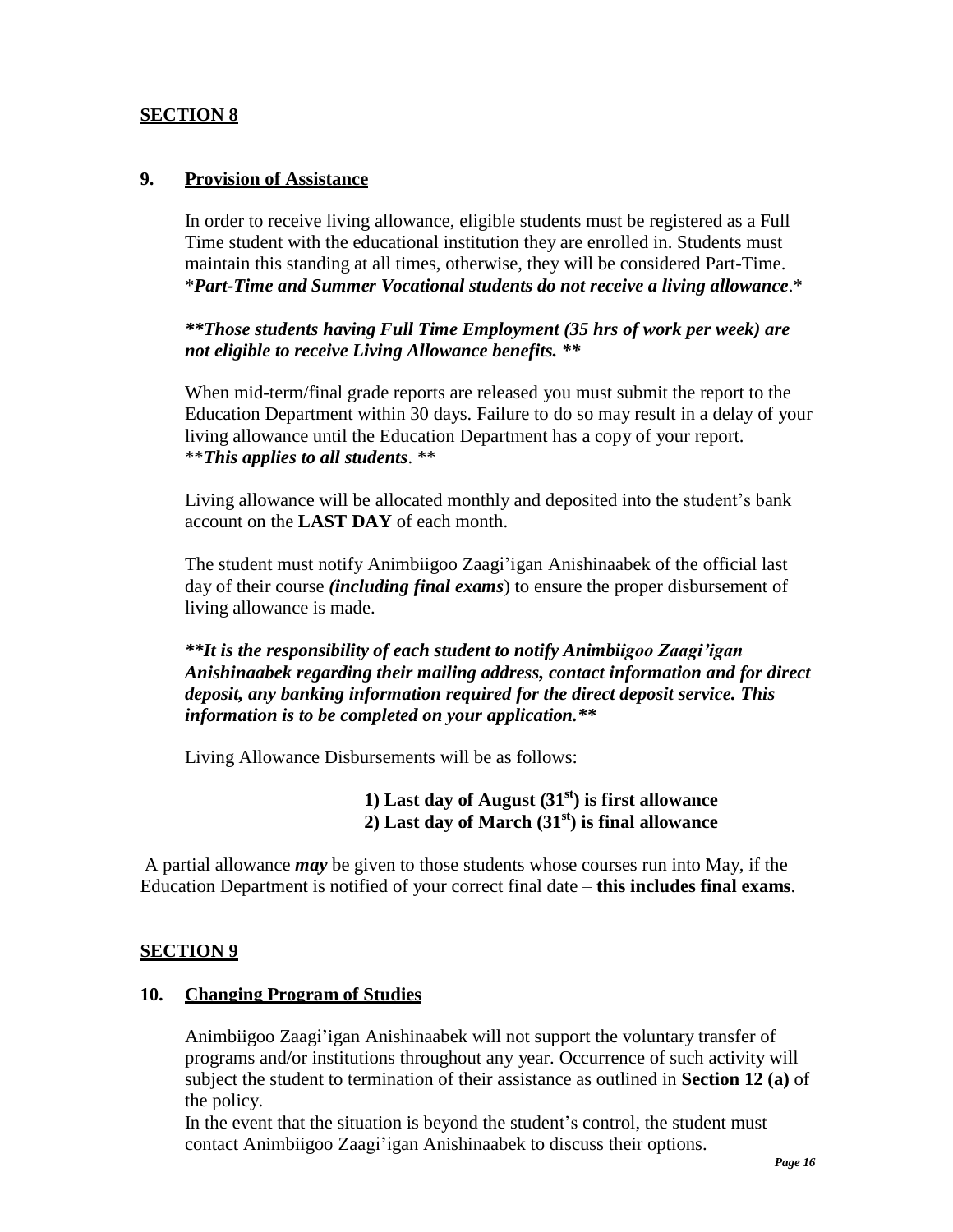#### **11. Academic Probation**

If a Sponsored Student fails to comply with the regulations as set out in this policy, the Education Department will recommend that the Student be placed on Academic Probation, for a minimum of 1 semester, and the sponsorship will be reviewed.

A student will be placed on Academic Probation when;

- *i) The student fails 25% or more courses on their mid-term or final grade report.*
- *ii) The student's attendance and progress is not acceptable (i.e. unexcused absences, assignments/tests failed, missing or late, etc.*

Sponsorship may be immediately suspended, if the Education Department receives no reasonable explanation or discussion regarding the above mentioned situations. *Communication with the Education Department is essential in this instance.*

A student will be required to sign a "Student Academic Probation Contract" as set out in ANNEX D, before further sponsorship is continued.

While on probation, you **must** maintain minimum grades of "Satisfactory" ("S"), 60% ("C"), or a G.P.A of 2.5 for all courses at mid-terms and finals.

The student will be required to submit bi-weekly attendance sheets as set out in ANNEX E; this must be initialed by your instructor, and submitted to the Education Department until the student has been notified that the Probation has ended.

While on probation, if, at any time, the students' attendance and progress remains to be not acceptable (i.e. unexcused absences, assignments/tests missing or late, etc.), he/she will be discontinued as a Full-Time student, therefore they will no longer be eligible to receive a living allowance.

Each Academic Probation situation will be reviewed at the middle and end of each semester. The decision of when to end the probationary period will lie with the Council of Animbiigoo Zaagi'igan Anishinaabek.

If the student is not making any attempt to improve, the sponsorship may be discontinued. If a student is discontinued, he/she may reapply for Full-Time sponsorship after two complete calendar years. All eligible guidelines will apply. After such time, this student must maintain a minimum grade of 60% or "C' for the remainder of his/her studies at the same level of education.

If a student withdraws without consulting the Education Department, they may be asked to refund all expenses incurred by Animbiigoo Zaagi'igan Anishinaabek. They will not be eligible for funding again until all amounts are repaid to the First Nation, and two complete calendar years have passed.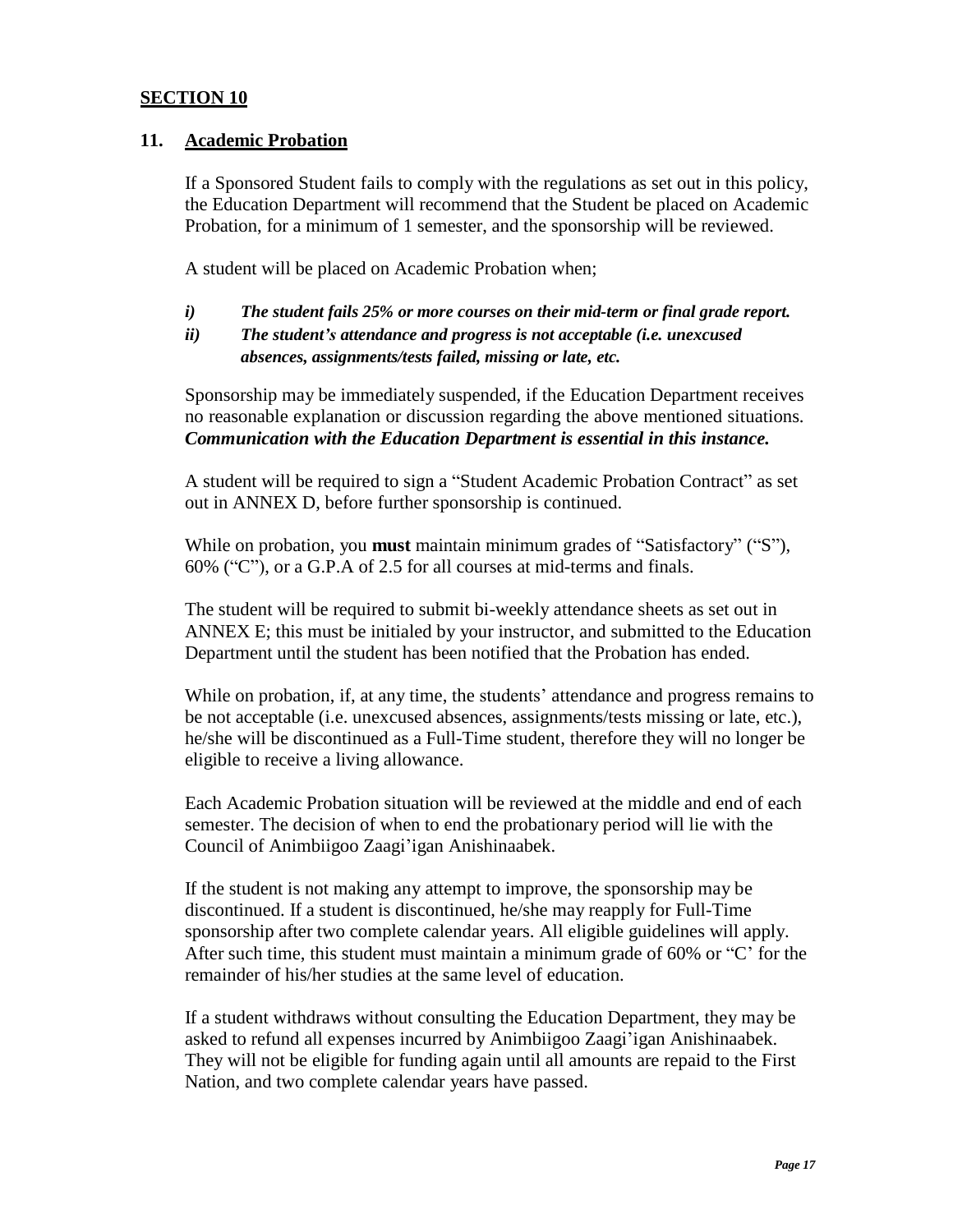#### **12. Termination of Sponsorship**

Animbiigoo Zaagi'igan Anishinaabek will terminate sponsorship:

- (a) when the transfer of programs and/or institutions by the student occurs at any time throughout the school year, without Animbiigoo Zaagi'igan Anishinaabek notification or approval.
- (b) if at any time, the student, has any unexcused absences exceeding 10 days. Supporting documentation must be submitted to the Education Counsellor for excusable absences (i.e. sick, death in family, etc.)
- (c) if the student fails to keep up with eligibility criteria as outlined in Section 1 (a)(i) of the policy.
- (d) until a student enrolls in a more advanced program if:
	- (i) He/she has met graduation requirements for in College diploma or University degree.
	- (ii) He/She has used up the total number of student months allocated for any one Level.
- (e) when the student on academic probation fails to improve his situation, as outlined in **Section 11** of the policy.

*The Education Department will make every effort to assist all students in maintaining their Sponsorship through communication and counseling.*

*The final decision to Terminate Sponsorship will be made by the Council of Animbiigoo Zaagi'igan Anishinaabek.*

*Any and all appeals of this decision are subject to the terms outlined in Section 13 of this policy.*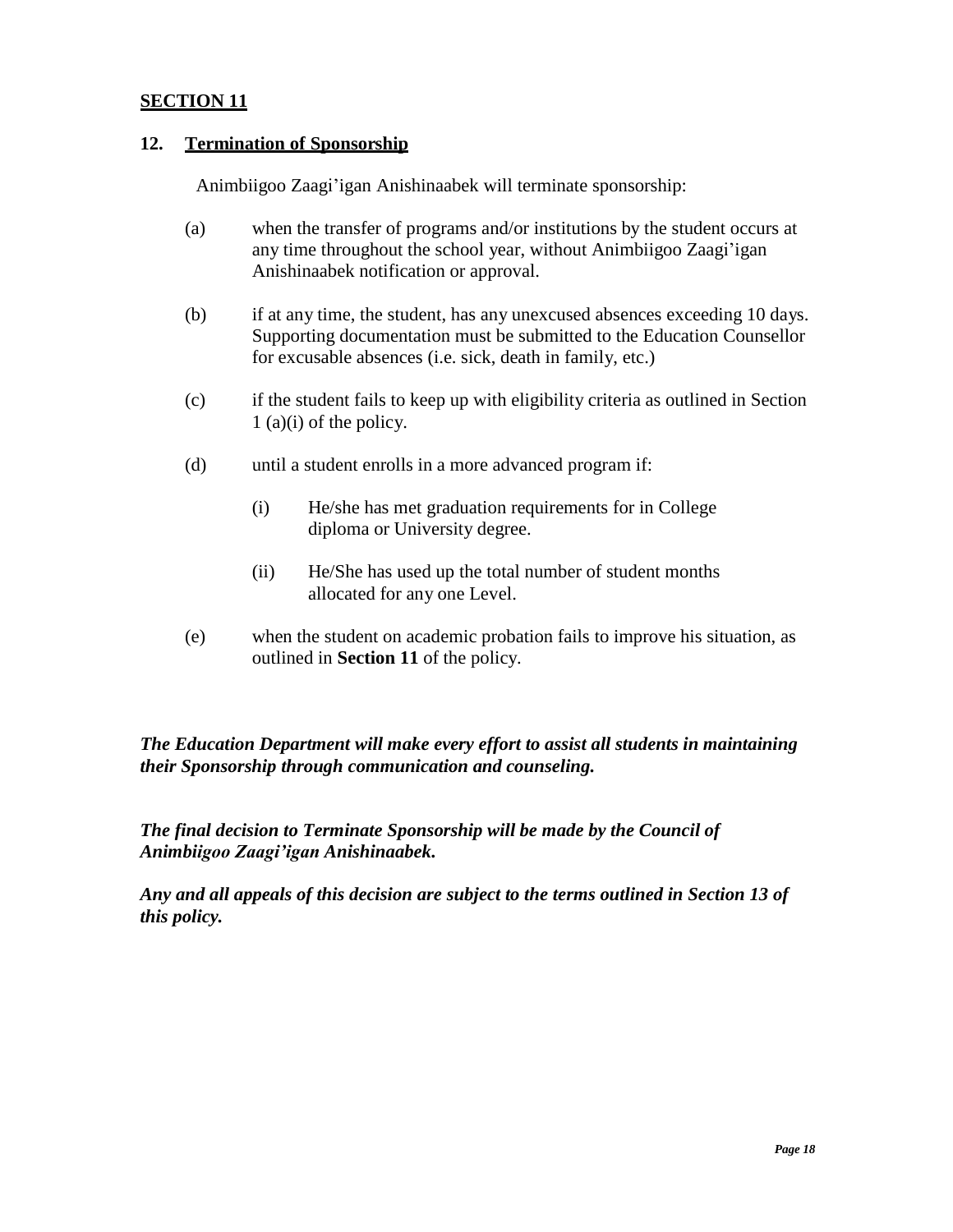#### **13. Appeal Process**

To ensure fairness and equitable treatment under the policy, administering organizations must have an appeal process in place. This process must incorporate the following basic elements:

- (a) Formal statement and public distribution of the said policy and said procedures.
- (b) Ensuring that the student has the right to an established appeal process. This includes the existence of an impartial appeal board.
- (c) Ensuring that the student has the right to have support in the form of an advisor or advocate.
- (d) The establishment of specific time frames for the appeal hearing to be set and for decisions to be made.
- (e) Confirmation that all parties will abide by the Appeal Board's decision.

# *\*\*Students may not appeal to the Department of Indian Affairs on decisions made by the Council, Education Department, or Appeal Board, regarding the Post Secondary Student Support Program.\*\**

#### **Application**

i) When a student is convinced that the Animbiigoo Zaagi'igan Anishinaabek guidelines are not being fairly applied to his/her situation then the student has access to an appeal hearing.

- ii) There is no appeal against refusal of assistance because funds are not available.
- iii) The student is to address the appeal to the Animbiigoo Zaagi'igan Anishinaabek Education Department.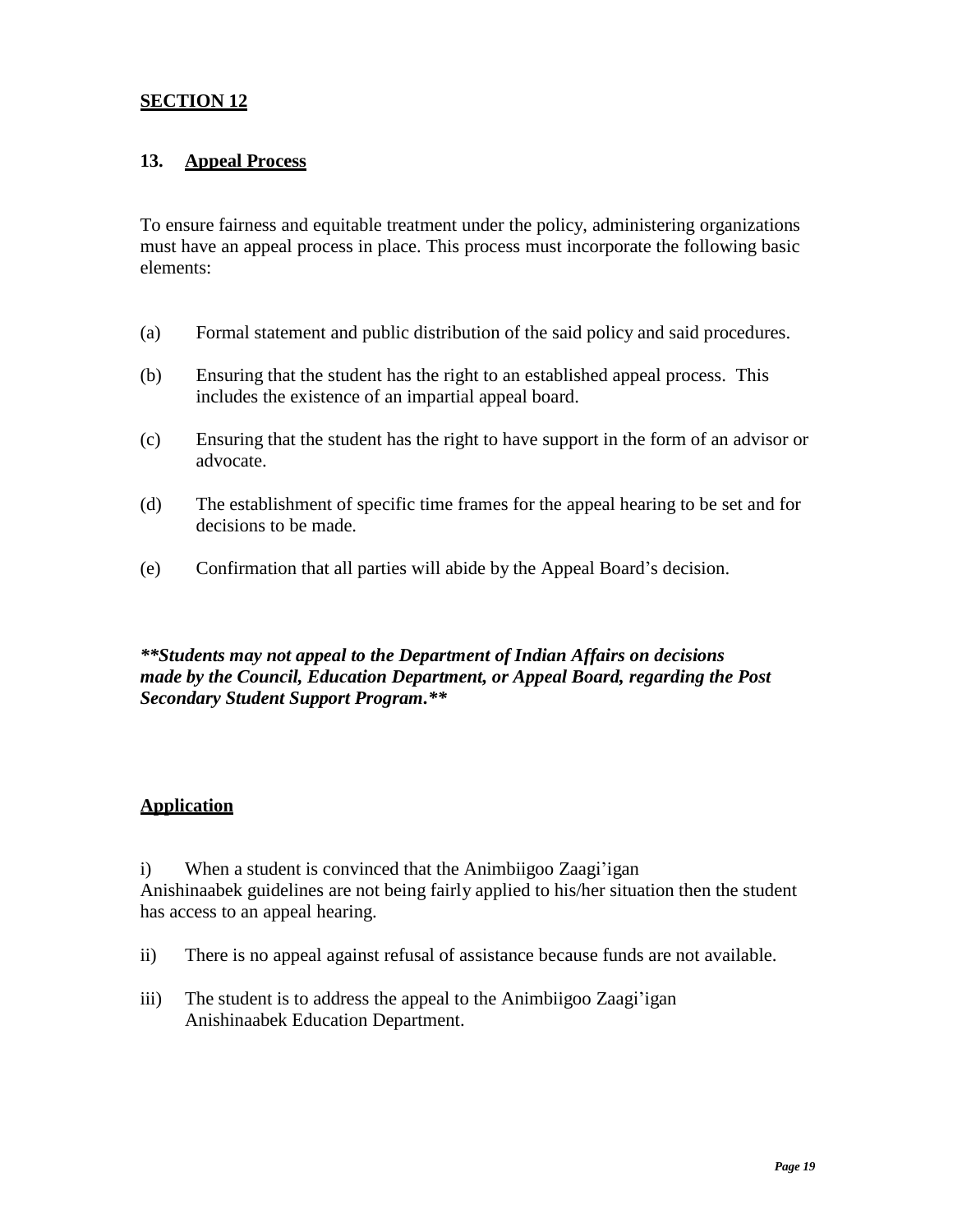# **Procedures**

- 1. The student informs the Animbiigoo Zaagi'igan Anishinaabek Education Department in writing of the intent to appeal.
- 2. The student will provide the following information when appealing:
	- (i) Student's name, address, email contact, and telephone number.
	- (ii) Institution attended and program of studies.
	- (iii) Reason for appeal, citing relevant sections of the Policy.
	- (iv) Name, address, and telephone number of student's representative.
- 3. The student will send the appeal letter to the Animbiigoo Zaagi'igan Anishinaabek Education Department.
- 4. The Education Department will confirm receipt of the appeal in writing and set a date to hold the appeal process.
- 5. The Appeal Board will conduct hearings as they are required.
- 6. An Appeal Board will be set up with the following members:
	- i) 1 Chief or Council Member.
	- ii) 1 Band Administrator of Animbiigoo Zaagi'igan Anishinaabek.
	- iii) 1 Elder Band Member agreed upon by both parties.
	- iv) 1 Former Graduate of the Post Secondary Student Support Program who is a Band Member, agreed upon by both parties.
	- v) 1 Official from another education authority, excluding DIAND employees.
- 7. The Education Department will arrange with the Board Members and Student, the date, time and location of the appeal hearing.
- 8. Animbiigoo Zaagi'igan Anishinaabek **will not** provide the costs for Appeal Board Members, Advocates or Students to attend the appeal hearing.
- 9. The Appeal Board's ruling will be based on the majority decision.
- 10. The Appeal Board's ruling must be consistent with the intention of the Post Secondary Student Support Program Policy and Guidelines.
- 11. The appeal and its hearing will be kept on file for reference.
- 12. The Appeal Board's decision is final.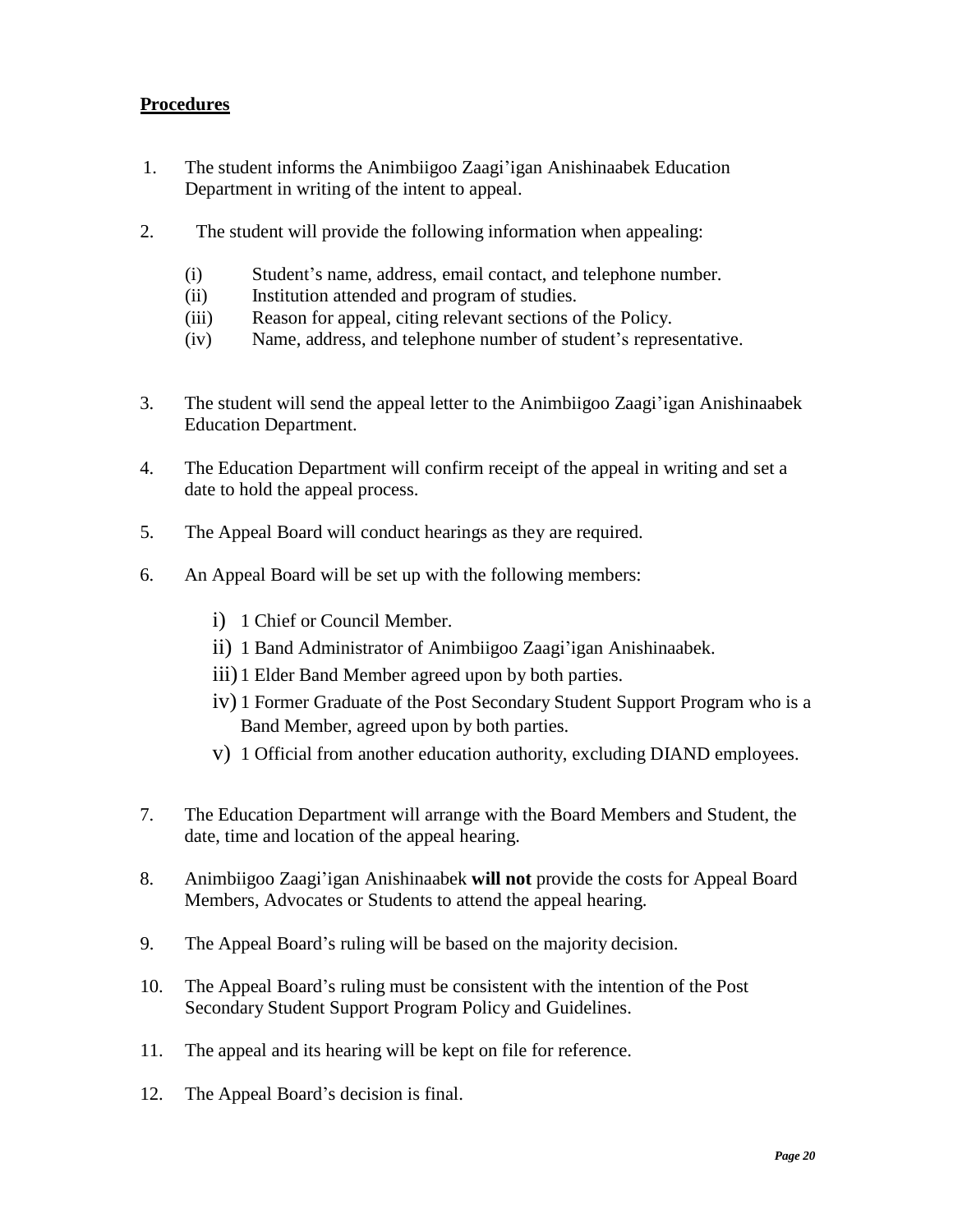# **ANNEX A**

# *MAXIMIUM LEVELS OF MONTHLY LIVING ALLOWANCES*

| a)            | Single Student living with employed parents | \$425  |
|---------------|---------------------------------------------|--------|
|               |                                             |        |
| b)            | Single Student living on own                | \$900  |
|               |                                             |        |
| $\mathbf{c})$ | Student with                                |        |
|               | <b>Employed Spouse</b>                      | \$800  |
|               | 1 additional dependent                      | \$1025 |
|               | 2 additional dependents                     | \$1250 |
|               | 3 additional dependents                     | \$1450 |
|               | 4 additional dependents                     | \$1500 |
|               | 5 additional dependents                     | \$1575 |
|               |                                             |        |
|               |                                             |        |
| $\rm d)$      | Student with                                |        |
|               | <b>Dependent Spouse</b>                     | \$1075 |
|               | 1 additional dependent                      | \$1250 |
|               | 2 additional dependents                     | \$1450 |
|               | 3 additional dependents                     | \$1625 |
|               | 4 additional dependents                     | \$1675 |
|               | 5 additional dependents                     | \$1725 |
|               |                                             |        |
| e)            | Single Parent with                          |        |
|               | 1 dependent                                 | \$1325 |
|               | 2 dependents                                | \$1450 |
|               | 3 dependents                                | \$1625 |
|               | 4 dependents                                | \$1675 |
|               | 5 dependents                                | \$1725 |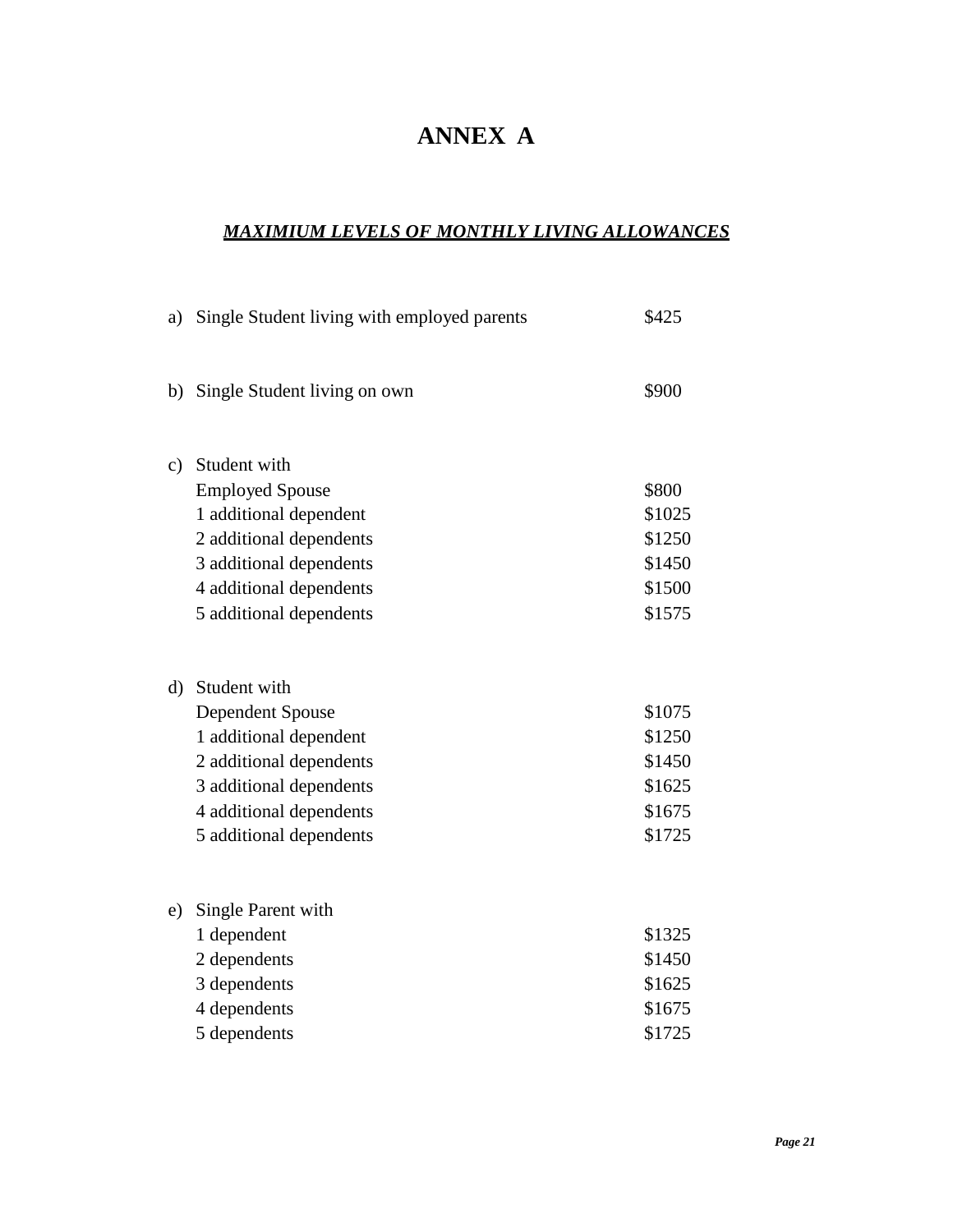

**ANIMBIIGOO ZAAGI'IGAN ANISHINAABEK ANNEX B** 204 Main Street, P. O. Box 120 Beardmore, Ontario P0T 1G0 Phone: 807-875-2785 EXT. 34 Fax: 807-875-2786 Education Counsellor: **Judy Manning [jmanning@aza.ca](mailto:jmanning@aza.ca)**

# *APPLICATIONINSTRUCTIONS*

Whether you are considering entering into Post Secondary education for the first time, or are returning for another year this package will help us determine your eligibility, and update our files for any changing information.

Please read and complete **all required forms** carefully and ensure that all **supporting documents are attached**. Missing information, signatures or supporting documents, will render the application incomplete, delaying processing and possibly affecting the student's entrance into their chosen school.

#### **Applications for financial educational assistance must include the following:**

- 1. A completed "Application for Educational Assistance Form"
- 2. A signed and dated "Student Contract Form"
- 3. A completed "Transcripts Release Form"
- 4. Documentary proof as follows:
	- **copy of your status card**
	- **letter of acceptance from school, or copy of transcripts.**
	- **copy of family allowance benefits for dependents, if applicable**
	- **proof of dependent / employed spouse, if applicable**
- 5 A budget of costs tuition(**paid directly to institute**), books(**paid directly to institute**), special equipment and travel -**with documents of proof,** (Course Outline, Bookstore Quote etc.)
- 6. Banking Information: Living allowance is **directly deposited** to your account on the last day of the month, so please include your bank account number, transit number and bank number; **you can call your branch to send you a paper with this info on it.**
- 7. A completed EI Disclosure Form.

| <b>Application Deadlines:</b> | <b>April 1st for Summer Enrollment</b>    |
|-------------------------------|-------------------------------------------|
|                               | <b>June 15th for September Enrollment</b> |
|                               | <b>October 1st for Winter Enrollment</b>  |

**Mail your completed Application to the Education Department at the above address. Include any other relevant Contact Names and Numbers from your school on a separate sheet. Should you have any questions on completing the application, please feel free to call me for help.**

Thank you and good luck in your Post Secondary years.

Judy Manning EducationCounsellor 807-875-2785 **EXT.255** Animbiigoo Zaagi'igan Anishinaabek *Revised March 24 / 11*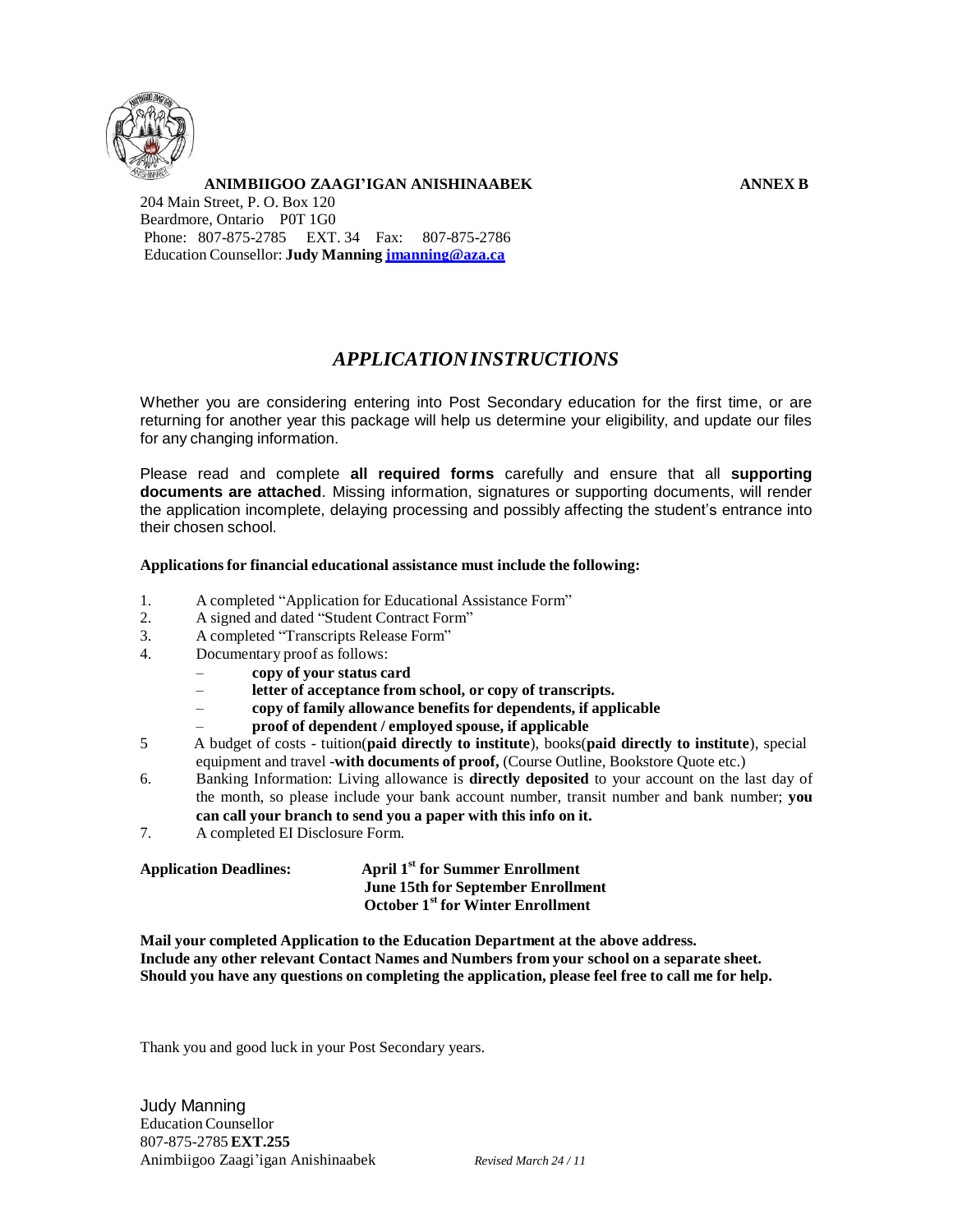

# *Application for Post Secondary Educational Assistance*

| <b>STUDENT INFORMATION</b>                                    |  |                                 |  |        |                             |                                     |  |
|---------------------------------------------------------------|--|---------------------------------|--|--------|-----------------------------|-------------------------------------|--|
| Male<br>Given Name<br>Surname<br>Female                       |  |                                 |  |        |                             | Single<br>П<br>Married / Common-law |  |
| $DOB$ (mm/dd/yyyy)                                            |  | Status #                        |  |        |                             | SIN#                                |  |
| Address                                                       |  |                                 |  |        |                             |                                     |  |
| Phone #                                                       |  | Fax $#$                         |  | Email: |                             |                                     |  |
| <b>Banking Information - For Direct Deposit purposes only</b> |  |                                 |  |        |                             |                                     |  |
| <b>Bank Name</b>                                              |  | Bank#<br>Transit #              |  |        |                             | Account#                            |  |
| <b>Is Living Allowance Required</b>                           |  | Yes<br>N <sub>0</sub><br>Г<br>П |  |        |                             | <b>Residency Fees</b><br>$\Box$     |  |
| <b>Employed Full Time</b><br>×                                |  | <b>Employed Part Time</b>       |  |        | Unemployed<br>$\Box$        |                                     |  |
| Spouse Employed Full Time<br>×                                |  | Spouse Employed Part Time       |  |        | Spouse Unemployed<br>$\Box$ |                                     |  |
| <b>Dependant Name</b>                                         |  | Relationship                    |  |        | Date of Birth               |                                     |  |
|                                                               |  |                                 |  |        |                             |                                     |  |
|                                                               |  |                                 |  |        |                             |                                     |  |
|                                                               |  |                                 |  |        |                             |                                     |  |
|                                                               |  |                                 |  |        |                             |                                     |  |
|                                                               |  |                                 |  |        |                             |                                     |  |

| <b>STUDENT EDUCATION PLAN</b>                          |                                                                                                           |                   |   |                         |                                                              |                      |                      |                          |
|--------------------------------------------------------|-----------------------------------------------------------------------------------------------------------|-------------------|---|-------------------------|--------------------------------------------------------------|----------------------|----------------------|--------------------------|
| Type of<br>School                                      |                                                                                                           | Community College |   | Д<br>University Diploma |                                                              | $\blacksquare$ B. A. | $\blacksquare$ M. A. | $\blacksquare$ Ph. D     |
| Full Time<br>New Student<br>Re Enrollment<br>Part Time |                                                                                                           |                   |   | Final Acceptance        | <b>Continued Acceptance</b><br><b>Conditional Acceptance</b> |                      | Length of Program    | Year of Study            |
| <b>Course Description and Code</b>                     |                                                                                                           |                   |   |                         |                                                              |                      |                      |                          |
| <b>Start Date</b>                                      |                                                                                                           |                   |   |                         |                                                              |                      |                      |                          |
| <b>End Date</b>                                        |                                                                                                           |                   |   |                         |                                                              |                      |                      |                          |
| <b>School Name</b>                                     |                                                                                                           |                   |   |                         |                                                              |                      |                      |                          |
| <b>Address</b>                                         |                                                                                                           |                   |   |                         |                                                              |                      |                      |                          |
| <b>Phone Number</b>                                    |                                                                                                           |                   |   |                         |                                                              |                      |                      |                          |
| <b>Fax Number</b>                                      |                                                                                                           |                   |   |                         |                                                              |                      |                      |                          |
| <b>Enrollment Councilor or Contact</b>                 |                                                                                                           |                   |   |                         |                                                              |                      |                      |                          |
| <b>Contact Email or Phone Extension</b>                |                                                                                                           |                   |   |                         |                                                              |                      |                      |                          |
|                                                        | <b>Academic Level Completed</b>                                                                           |                   |   |                         |                                                              |                      |                      |                          |
|                                                        | <b>High School</b><br>Level I<br>Level II<br>Level III<br><b>UCEPP</b><br>$\Box$<br>$\Box$<br>П<br>$\Box$ |                   |   |                         |                                                              |                      |                      |                          |
|                                                        |                                                                                                           |                   |   |                         |                                                              |                      |                      |                          |
| <b>For Office</b><br>$Use - Only$                      |                                                                                                           | Priority          | Ш | Recommended             | $\Box$                                                       | Not Recommended      | ⊔                    | <b>Funding Dependent</b> |

PLEASE NOTE: This application SHALL NOT be considered complete and WILL NOT be processed until ALL supporting documents as listed on *Cover sheet of Application Package are attached and received by the Education Department.*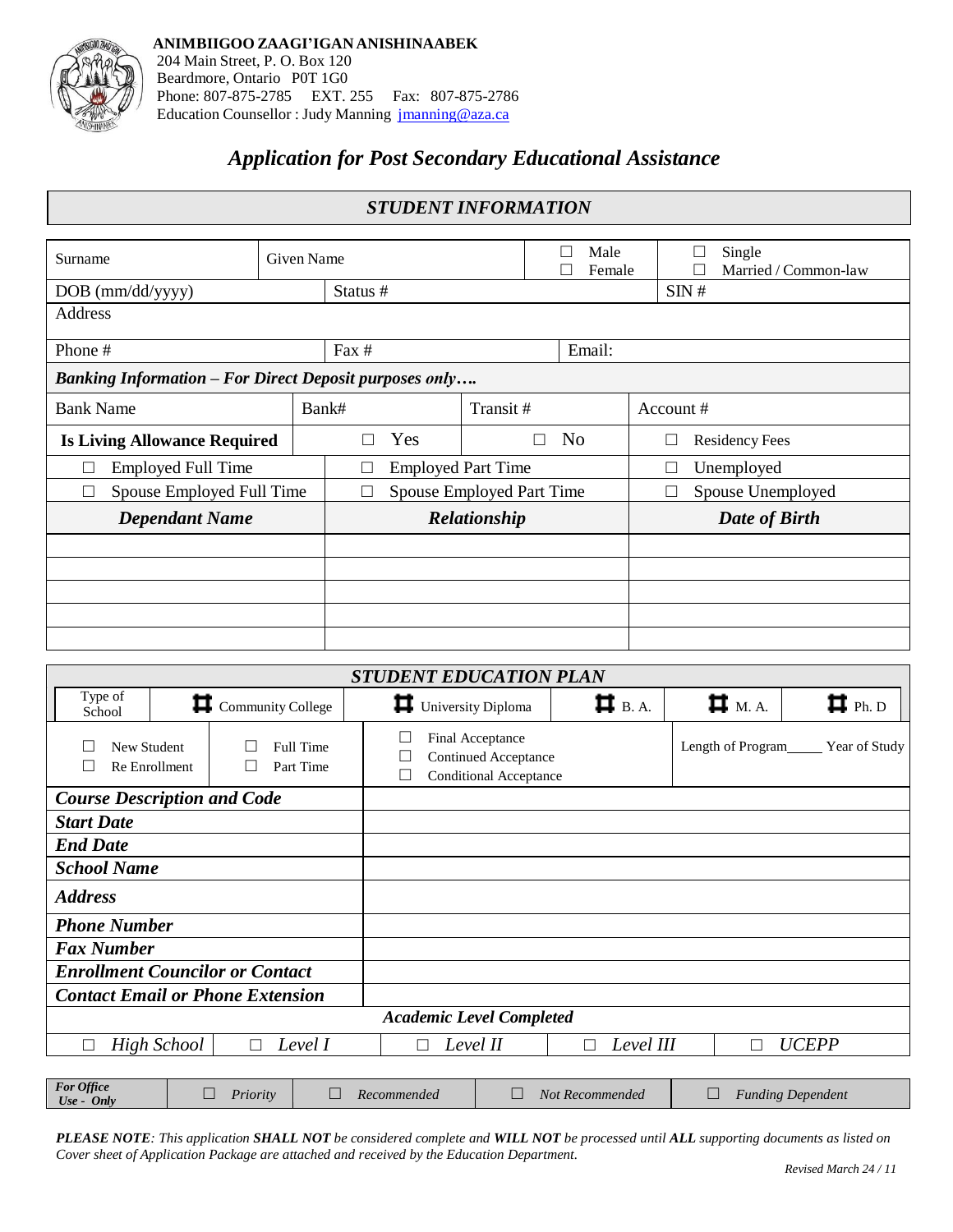

**ANIMBIIGOO ZAAGI'IGAN ANISHINAABEK** 204 Main Street, P. O. Box 120 Beardmore, Ontario P0T 1G0 Phone: 807-875-2785 EXT. 255 Fax: 807-875-2786 Education Counsellor: **Judy Manning [jmanning@aza.ca](mailto:jmanning@aza.ca)**

# *STUDENT CONTRACT FORM*

As a student receiving financial assistance for Post Secondary purposes you must comply with the following:

- 1. Attend your classes regularly.
- 2. Should you miss two or more days, a justified reason is required (ie: doctor certificate).
- 3. Should you not have just cause for your absence a deduction will be made on your next allowance.
- 4. Should this continue, your assistance will be disqualified and you will no longer receive assistance from the Band for Post Secondary education purposes.
- 5. You cannot use this assistance program for personal gain. (Car payments, credit cards, personal expenses, etc).
- 6. Should you use this assistance for personal gain, you will be disqualified and you will no longer receive assistance from the Band for Post Secondary Education purposes.

I have read the above terms and conditions, and agree to abide by them.

Student Signature Dated

Education Counsellor Signature Dated

*Revised March 24 / 11*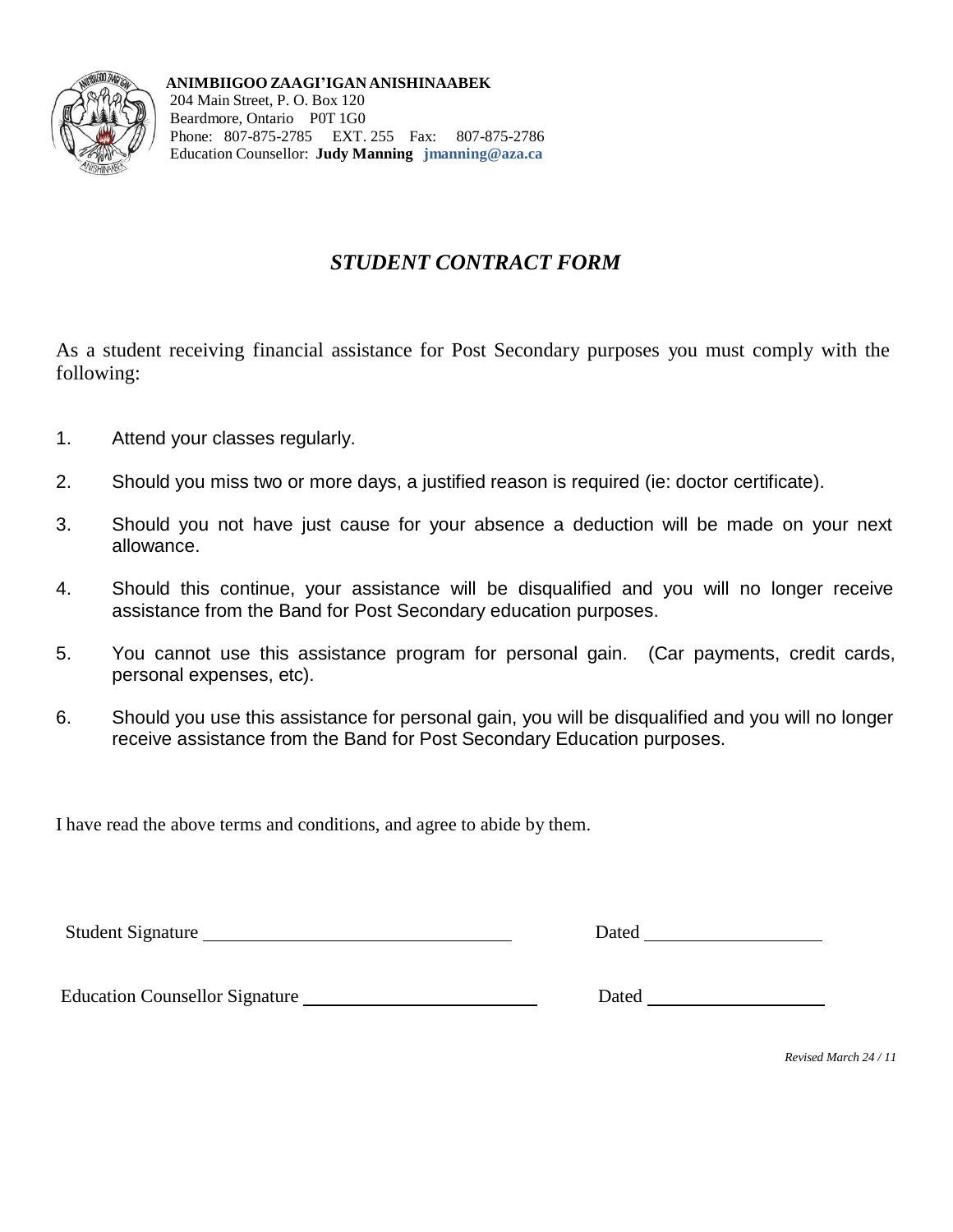

# TRANSCRIPTS RELEASE FORM

| College or University: | <b>Student Name:</b>   |
|------------------------|------------------------|
|                        | <b>Student Number:</b> |

| л.           | $\sim$ $   \sim$ $-$<br>1 I t |
|--------------|-------------------------------|
| Student Name | Name<br>school.               |

to release my transcripts and attendance records to the Animbiigoo Zaagi'igan Anishinaabek Education Authority while I am enrolled in the following program.

Program/Course Program Length Year of Study

In the event that I have to withdraw from the above program, notification shall be sent to the Animbiigoo Zaagi'igan Anishinaabek Education Authority, and any tuition to be refunded shall be made payable and sent to:

# ANIMBIIGOO ZAAGI'IGAN ANSISHINAABEK PO Box 120 Beardmore, Ontario P0T 1G0

| Student Signature                  | Dated |  |
|------------------------------------|-------|--|
|                                    |       |  |
| <b>Education Officer Signature</b> | Dated |  |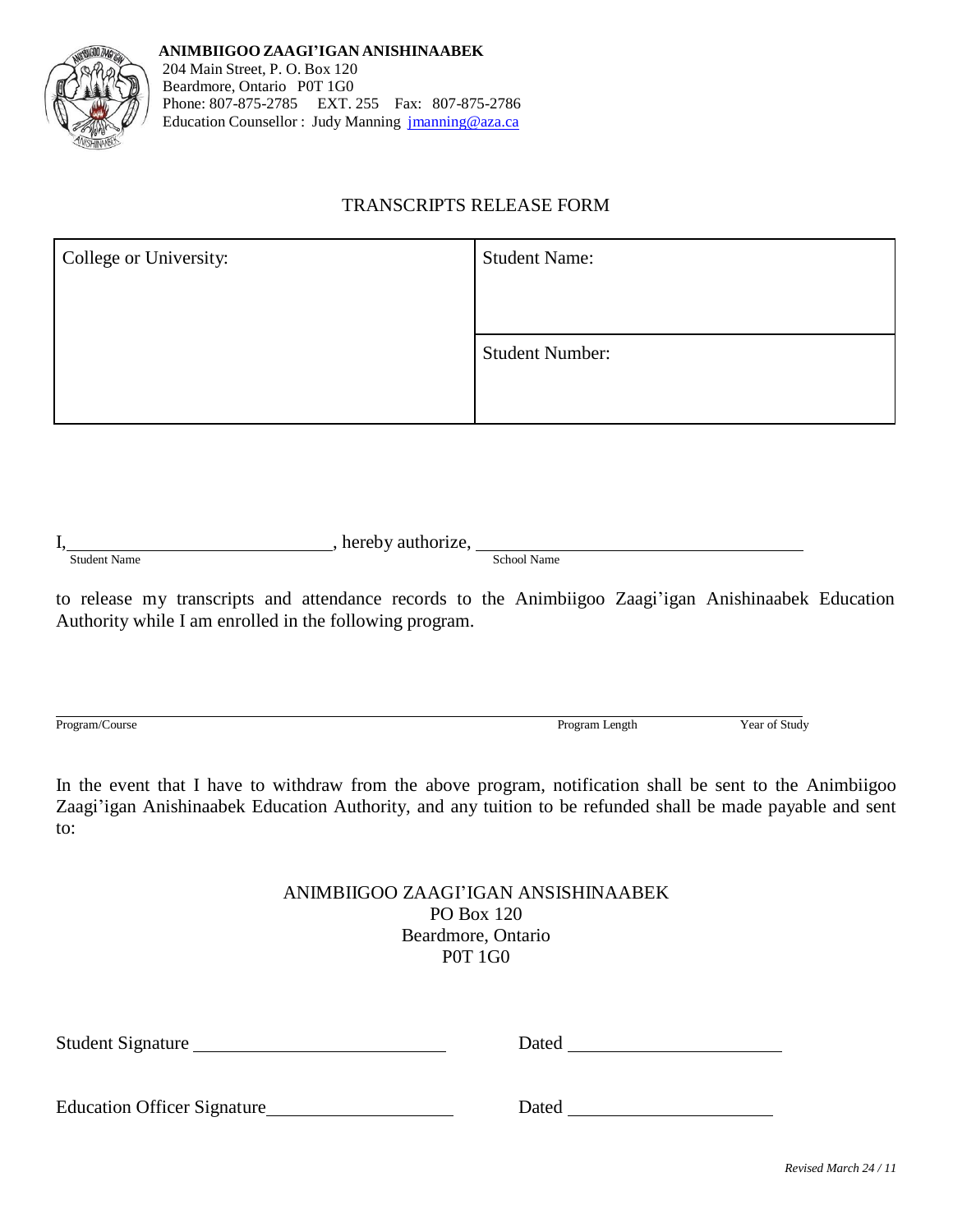

# *StudentBudgetRequestForm*

| <b>NAME</b>            |                 |
|------------------------|-----------------|
|                        |                 |
| <b>SCHOOL</b>          |                 |
| <b>COURSE OF STUDY</b> |                 |
|                        |                 |
|                        |                 |
| <b>START DATE</b>      | <b>END DATE</b> |

# **Submit COMPLETE BUDGET for the year. Once all budgets are reviewed by the Education Department and possibly accepted, any additional costs after application deadlines will be considered a request to Council, and approval will be subject to the sole discretion of Council.**

| <b>PARTICULARS</b>                                                                                                                                                                                                                                                                                               | <b>REQUESTED AMOUNT</b><br>Student to fill out | <b>AMOUNT</b><br><b>APPROVED</b><br>For office use only |
|------------------------------------------------------------------------------------------------------------------------------------------------------------------------------------------------------------------------------------------------------------------------------------------------------------------|------------------------------------------------|---------------------------------------------------------|
| <b>TUITION</b><br>(Total for the Year)                                                                                                                                                                                                                                                                           |                                                | $\mathbb{S}$                                            |
| <b>BOOKS</b><br>(Total for the Year)                                                                                                                                                                                                                                                                             |                                                | $\mathbb{S}$                                            |
| <b>RESIDENCE FEES</b> – from school # mos $X$ \$ per mos = $\rightarrow$<br><b>MEAL PLAN - from school <math>\qquad \qquad # \qquad \text{mos X } \$ \qquad \qquad \text{per mos =} \qquad \rightarrow</math></b>                                                                                                |                                                | \$                                                      |
| <b>OR</b>                                                                                                                                                                                                                                                                                                        |                                                |                                                         |
| LIVING ALLOWANCE $\qquad$ # mos X \$ per mos = $\rightarrow$<br>(See education policy for eligible amounts.)                                                                                                                                                                                                     |                                                | \$                                                      |
| SPECIAL EQUIPMENT (REQUIRED to complete course (Scrubs, snowshoes, stethoscope) see course<br>if funds available<br>Outline<br>(enter items that you need)<br>(please get a quote from supplier)                                                                                                                 |                                                | \$                                                      |
| if funds available<br><b>COMPUTER / LAPTOP (Max \$1000)</b><br>(full time students only - purchase & submit receipt before we pay-half (max \$500) -other half at year end<br>(max \$500).                                                                                                                       |                                                | \$                                                      |
| PRACTICALS-Ask instructor-see Course Outline(ONLY travel REQUIRED for completion of course(out of<br>if funds available<br>town Workshop/Practicum)<br>Attach sheet with Dates and Locations. (See education policy for eligible amounts.)<br># of Trips<br># of Days ______________<br><b>Location Location</b> |                                                | \$                                                      |
| <b>TRAVEL GRANT - Travel to and from school</b><br>Sept, Dec Jan, Apr<br>Least expensive mode of transport (max 4 - 1way trips) if funds available<br>X mileage (.36 per km) \$ ________________________or (Air/Bus) Fare \$<br># Trips                                                                          |                                                | \$                                                      |

| For Office Use Only | <b>Amount Requested</b> | <b>Amount Approved</b> |  |
|---------------------|-------------------------|------------------------|--|
|                     |                         |                        |  |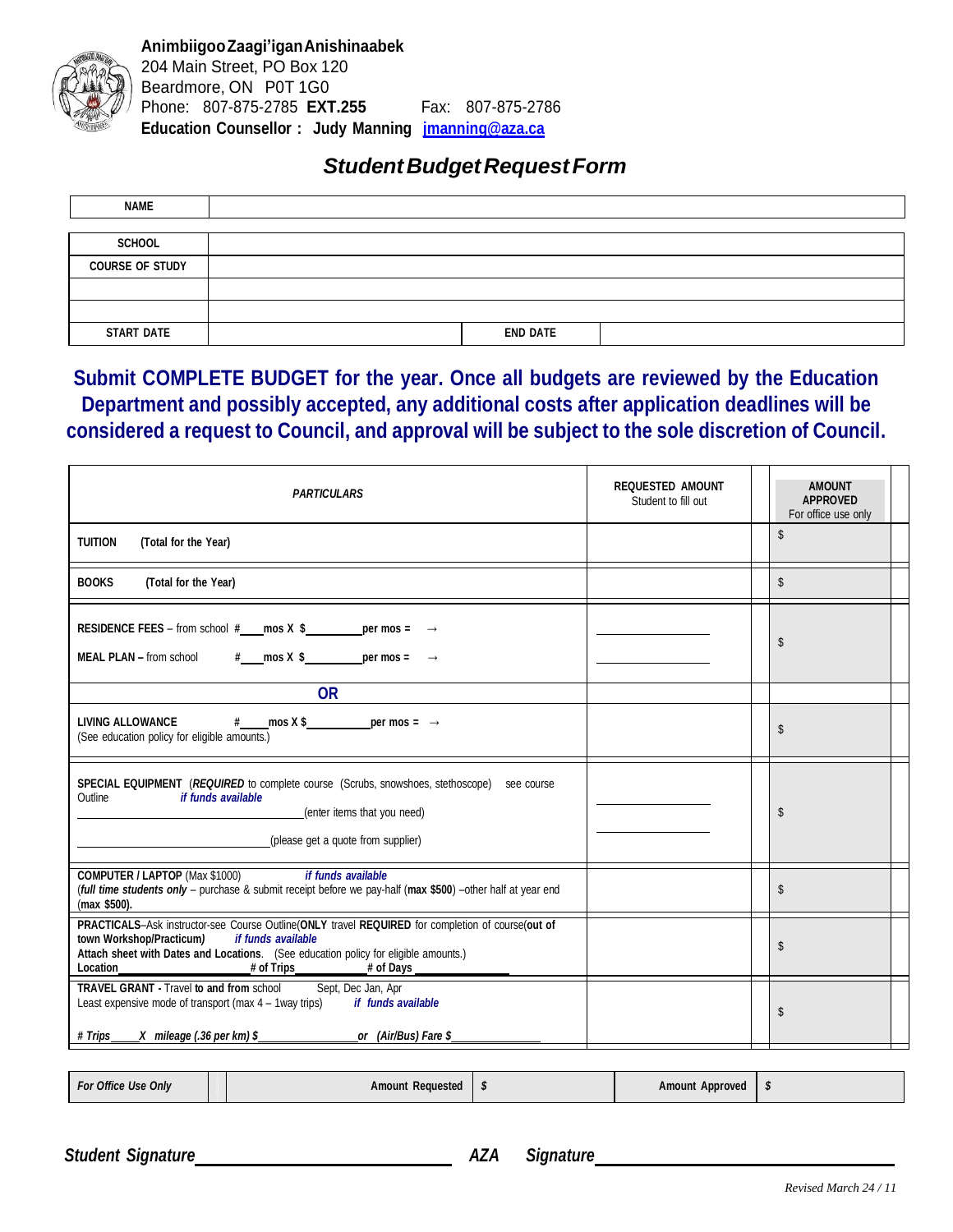# **REQUEST FOR DISCLOSURE OF EI PROGRAM ELIGIBILITY**

I, do hereby consent to the disclosure and/or use of Name of Individual

Personal information dealing with current & dormant Employment Insurance Claims only for the

purpose of establishing eligibility for EI Supports and Measures.

For which purpose my personal information has been requested by and may be disclosed to:

# **ANISHINABEK EMPLOYMENT AND TRAINING SERVICES AND**

# **ANIMB IIGOO ZAA GI'I GAN ANIS HINAAB E K** .

| Or                                                                                                 |  |  |  |  |  |  |  |
|----------------------------------------------------------------------------------------------------|--|--|--|--|--|--|--|
| (Reachback Client's who have qualified for EI in Past 3 Years)<br>Or                               |  |  |  |  |  |  |  |
| (Reachback for Special Benefits Recipients Commencing Within the Past 5 Years)<br>Comments if any: |  |  |  |  |  |  |  |

(Signature of Individual Giving Consent) (Date)

(Address)

 $(\_\_)$ 

(Telephone Number)

\*\*Note: If the individual wishes to refuse consent he/she should destroy this form.

Verified by: Date: Date: Time: Time: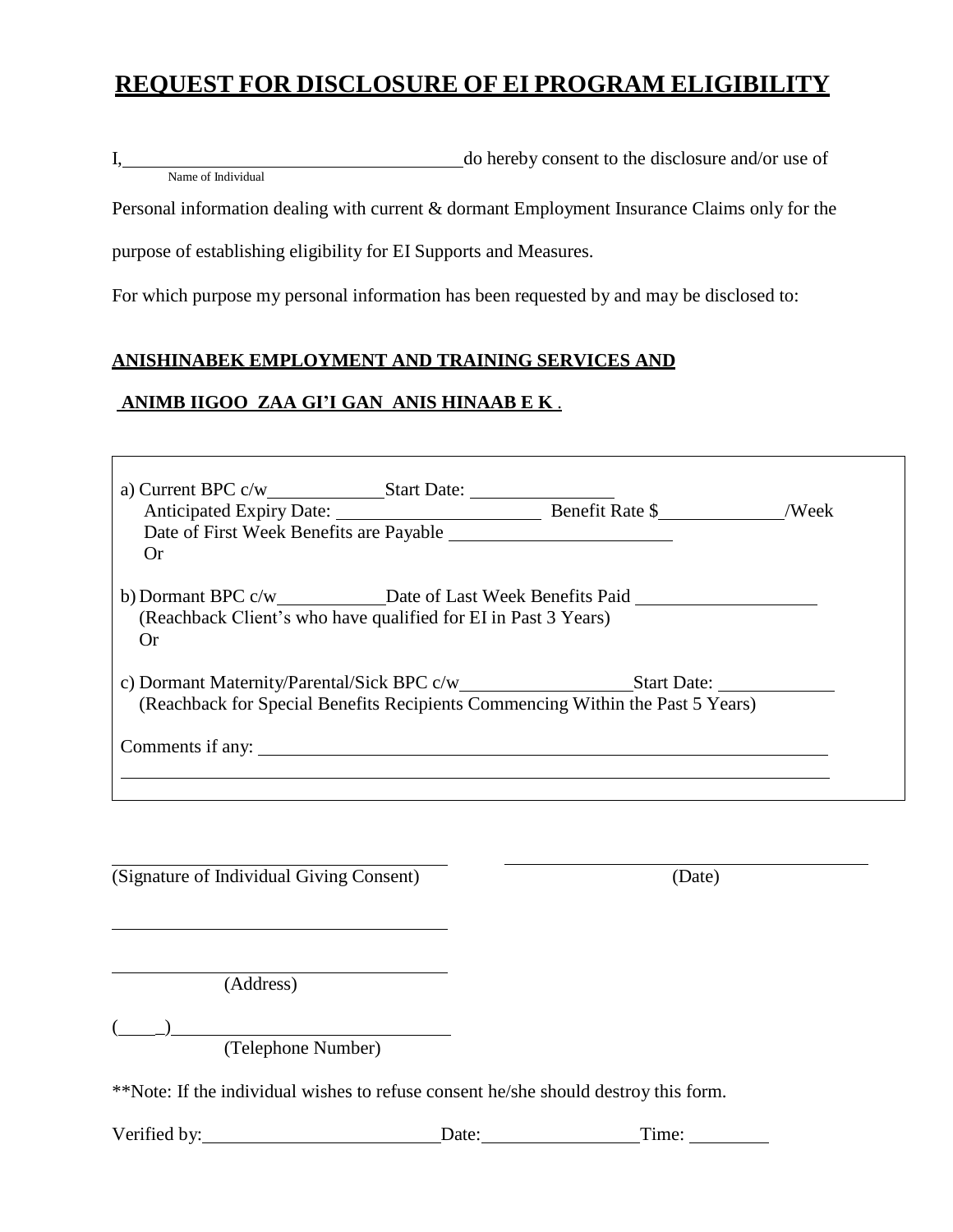

# **CHECKLIST FOR EDUCATION PACKAGE**

This Checklist for New and Continuing Students has been created to ensure that all applications are fully completed, **NO APPLICATIONS WILL BE ACCEPTED THAT ARE INCOMPLETE,** and that all students are aware of the responsibilities that they will be facing as a full time student.

# **Applications:**

#### **HAVE YOU:**

- o **Fully Completed** all required Sections in the Application
- o Attached A Copy of your Status Card
- o Attached Your Acceptance Letter
- o Attached any required proof, Course Outline –Quotes Proof of Dependants (Family Allowance Statement)
- o Attached Direct Deposit Banking Paper(contact your branch) or Filled in Correct Banking Info
- o Completed and signed Student Contract
- o Completed and signed Transcript Release Form
- o Completed Budget Request- the more information on your **True or Complete** course cost, the quicker Council can decide on your application. These numbers need to have required proof (Book Store quote, Course Outline, Proof Of Required Practicals)
- o In the Practicals and Travel Grant Areas, The AZA Education / Finance Office will Calculate the cost **BUT WE NEED TO KNOW HOW MANY TRIPS AND TO WHERE YOU NEED TO TRAVEL AND ON WHICH DATES**
- o Completed and signed EI Disclosure Form

#### **It is the responsibility of the student to:**

- o Contact Your Enrollment Councilor or Student Councilor (Native Liaison) and Bookstore To obtain all of your necessary information, ie. Contact Information, Course Outline, Tuition Fees Residency Fees, Book Fees ( **get written quote from Bookstore**) etc. if you do not already have this information.
- o Finance their own moving costs and any deposits for utilities, such as gas, hydro, telephone, etc.
- o Arrange for accommodations that will be affordable based on the amounts stated in your approval letter.
- Ensure that accommodations are at a reasonable distance from the school or institution so that you are able to commute to and from school in a timely, affordable manner. (ie. Public transit, walking.)
- o Budget yourself according to the amount stated on the approval letter. This allowance is to be used for groceries, rent, utilities, transportation, parking and any other necessities.